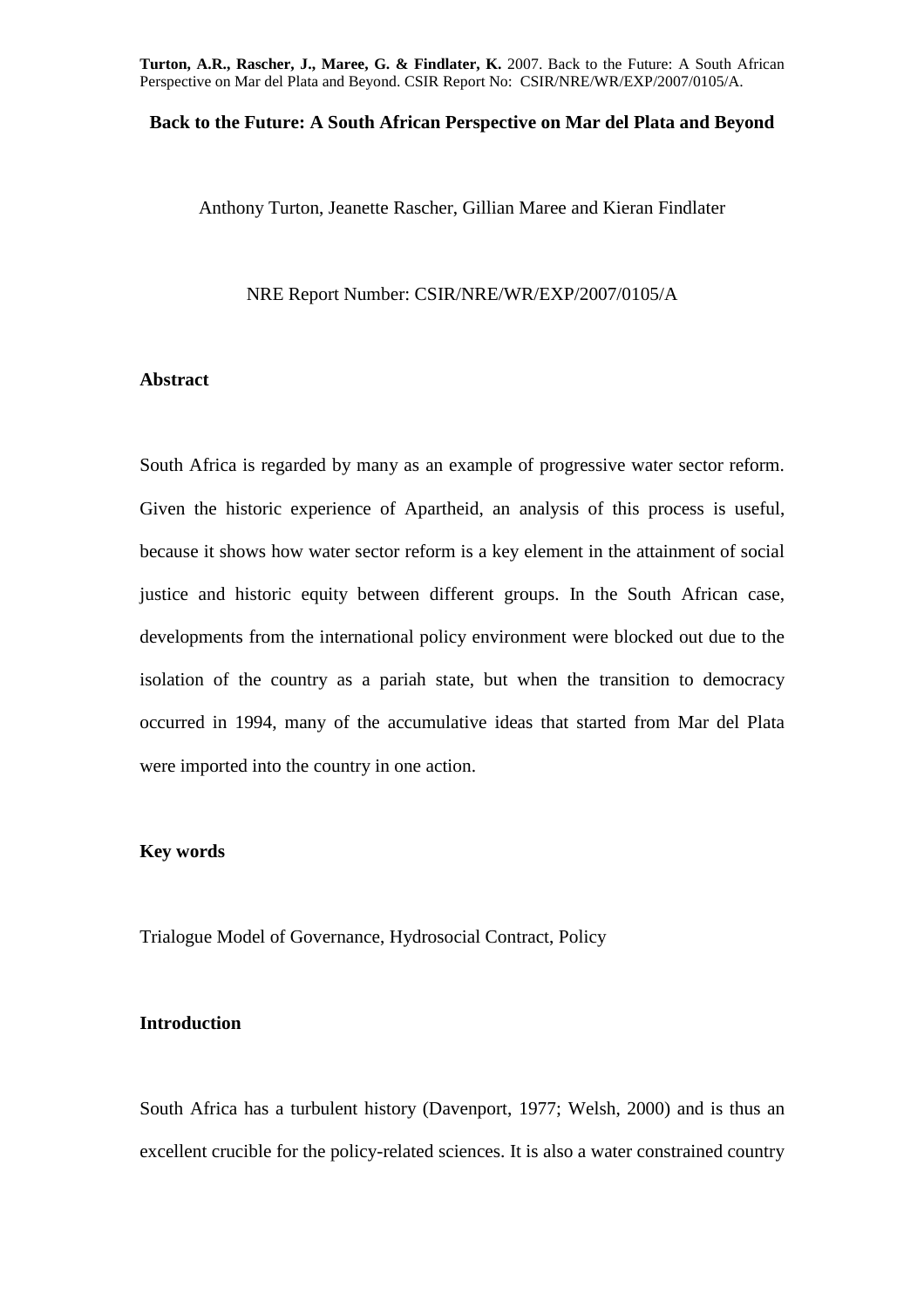(Brown, 1875; Conley, 1996; 1997; Turton *et al.,* 2006a) necessitating complex and ambitious water resource infrastructure to sustain economic growth and future political stability (Brown, 1877; Ninham Shand, 1956; Vorster, 1988; Heyns, 2002; 2003; Ashton & Turton, 2007). Access to, and control over water in an environment that is fundamentally water-constrained, has meant that water resource management is deeply politicized in South Africa, because it has been so closely linked to social privilege, economic opportunity and quality of life (Turton *et al.,* 2004). So it is no surprise that reform is closely associated with any major transition in the political power-base of the country (Findlater *et al.,* 2007). It is in this context that an assessment of Mar del Plata can be made using three theoretical considerations – the Trialogue Model of Governance (Turton *et al.,* 2007); the Hydrosocial Contract (Warner & Turton, 2000; Meissner & Turton, 2003); and Water Futures (GRA, 2006) – all of which enable us to make an assessment of what the impact of Mar del Plata was in the past, and will likely be in the future.

# **Phases of South African Hydropolitical History**

South Africa has a complex history, with 200 years of almost continued violence of one sort or another (Davenport, 1977; Welsh, 2000). In order to unravel this complexity, it is useful to apply the concept of a "frontier" as defined by Thompson and Lamar (1981). These scholars note that a frontier is not a line on a map, but rather a territory, or zone of interpretation, between two previously distinct societies. In terms of this logic, one of the societies is usually indigenous in nature, with a longer history of occupation in the territory concerned, whereas the second society is often intrusive. The frontier is said to "open" when the first representatives of the intrusive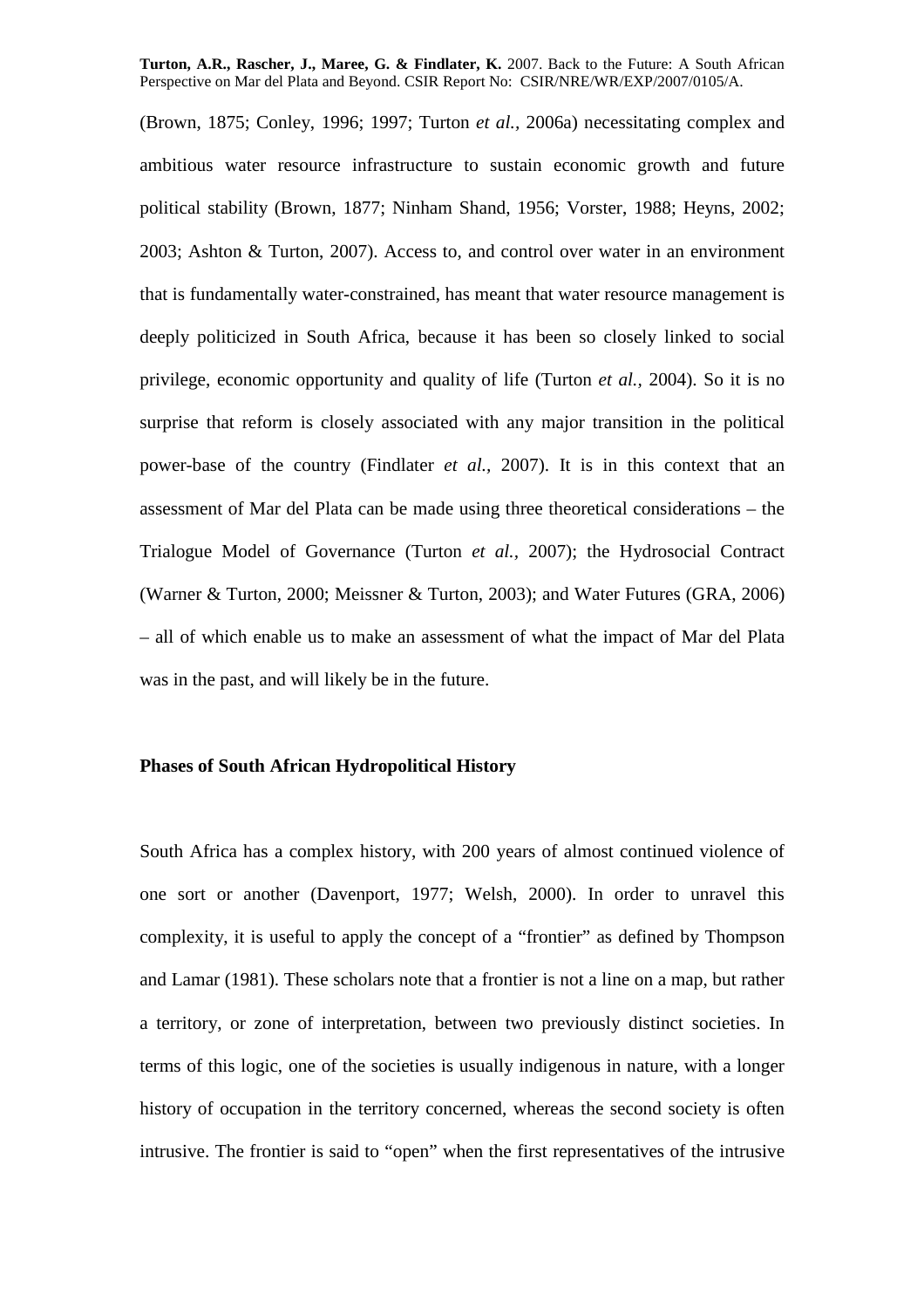society arrive; and "close" only when a single political authority establishes legitimate hegemony over the zone in question. It is the latter that is important for our analysis of South African water policy, because this means that the frontier was opened for a long period of time – from 1652 when the first European's arrived, until 1994 when the majority of the country became enfranchised and the government was thus capable of generating laws that were both hegemonic and legitimate. In order to make some sense of this long period, we can best break it up into three main phases as shown in Figure 1.

# **Insert Figure 1 here please.**

# **The Main Phases of Water Policy Evolution in South Africa.**

The first phase starts with the opening of the frontier in 1652 with the arrival of the Dutch and the creation of a victualling station at the Cape for the purpose of replenishing ships that were *en route* to the East Indies (Welsh, 2000). This can be called the Private Development Phase and lasted until 1875 when a Hydraulic Engineer was formally appointed (Findlater *et al.,* 2007). The significance of this phase is three-fold. Firstly, the frontier opened when the intrusive society (the Dutch and later the British) arrived and started to clash with the indigenous society (the Khoikhoi and San). Secondly, the main driver of water resource development and legislation was private interest, with no centralized political authority of any significance. Finally, there was almost continuous violence underpinning this period, often of a low intensity nature such as sporadic clashes between members of the intrusive society and the indigenous society, but punctuated with distinct periods of high intensity violence (Welsh, 2000). Included in the latter are two major events,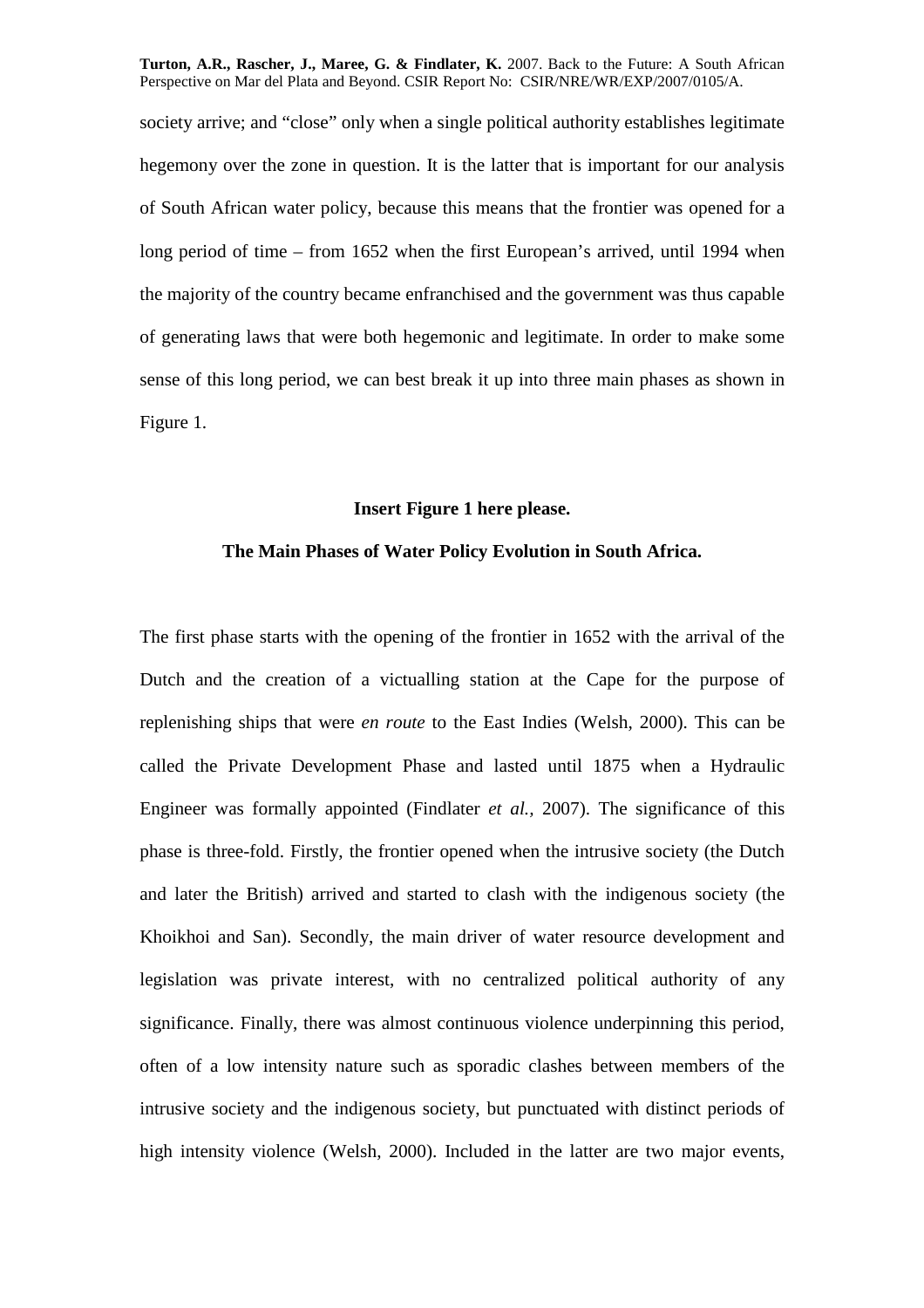known as the Xhosa Wars and the Mfecane, both of intense violence that eventually led to the destruction of the Xhosa and the Zulu people (along with a number of other cultural groupings as far away as present-day Tanzania, Malawi, Zimbabwe and Botswana). The Xhosa Wars lasted for almost a century, starting from the first opening of the frontier along what was known as the Suurveld, by a group of Trekboers (migrant settler farmers) in 1772, and ending only after the Xhosa nation had been destroyed as a cohesive entity, partly by warfare, but also as a result of drought and a specific event known as the Great Cattle Killing Delusion in April 1856 (Meer, 1990; Welsh, 2000; Peires, 2003). Significantly the last of the major Xhosa Wars is known as the War of the Axe (1846), which was a civil war between Xhosa and Xhosa, and is the first example of total war, including the use of torture against non-combatants (Welsh, 2000; Peires, 20). The Mfecane lasted for a shorter period of time, but was more violent and covered a greater geographic area. Started by King Shaka in 1816 after he had forged the Northern Nguni into what is known today as the Zulu people, the word "Mfecane" means to be crushed in total war. This brutal period of history consisted of what is known in contemporary politics as ethnic cleansing, depopulating the hinterland of what we today call South Africa, displacing people as far as Tanzania in a domino-effect of refugee migration (Welsh, 2000). This ended with the final military engagement of the Anglo-Zulu War, known as the Battle of Ulundi, which saw the first use of Gatling machine-guns against spear-wielding warriors, on 4 July 1879 (Welsh, 2000). During this decisive battle the Zulu nation was subjugated under British colonial authority, leading to a temporary peace only, because the discovery of vast deposits of precious minerals was about to change all that.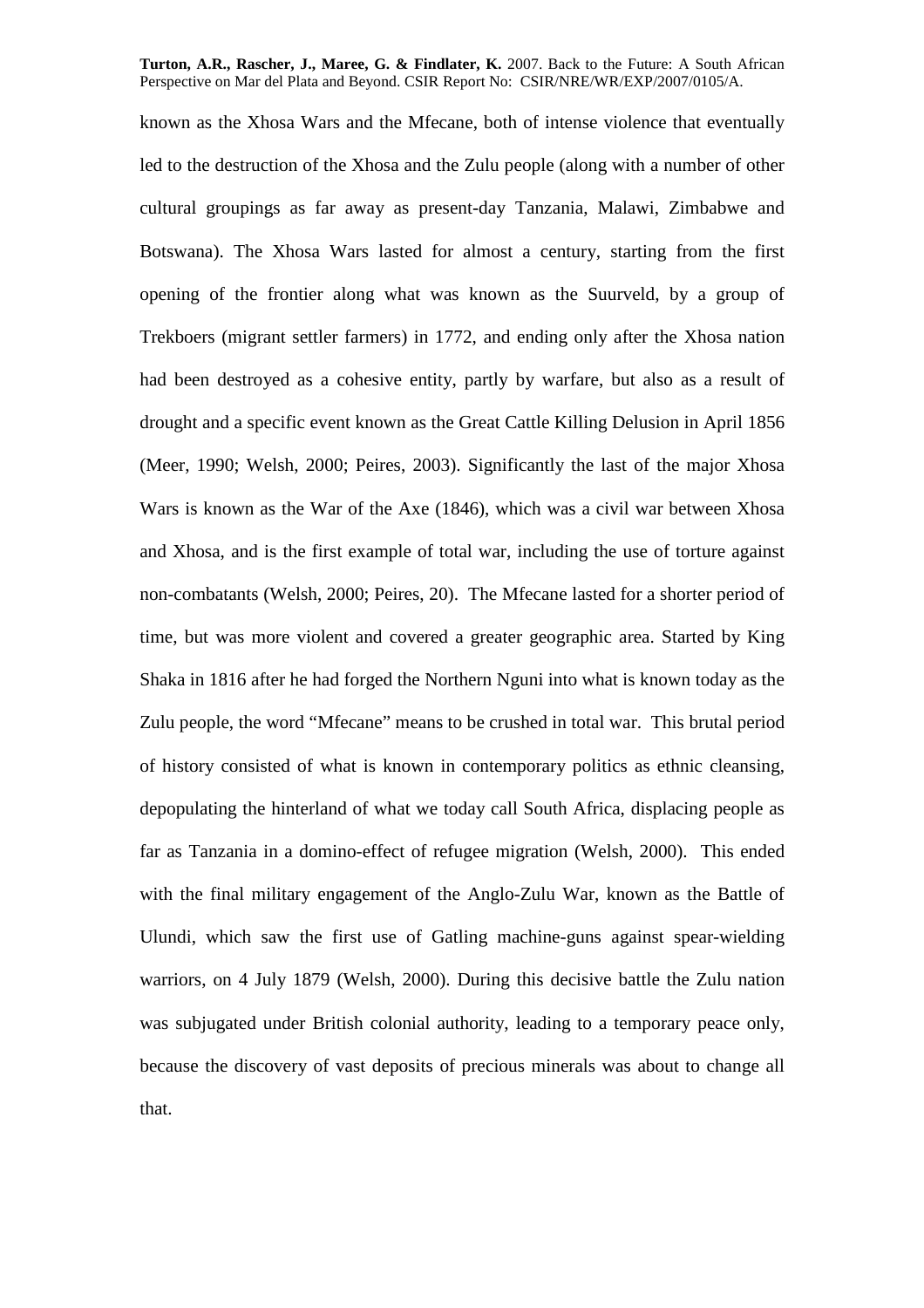The second phase is all about centralizing authority, but is characterized by an absence of legitimacy, which starts from 1875 when the Hydraulic Engineer was established for the first time, and it ended with the transition to democracy in 1994. We can call this the Evolution of Statehood Phase, which can be broken down into five distinct sub-phases for purposes of analysis (see Figure 1). The significance of this phase is fourfold. Firstly, the frontier remains open, but a centralized authority starts to emerge. Secondly, resources play a major role, most notably the discovery of diamonds in 1867 (which triggered the ending of the Private Development Phase) and the discovery of gold in 1886. Thirdly, a strong link is forged between water and land, with control over both being seen as critical in the quest for personal wealth and economic development. Finally, as with the Private Development Phase, violence was also a constant companion, always in the background but often boiling over into short periods of intense conflict, including the Anglo-Boer War and what is known in contemporary South African language as the Armed Struggle. The Anglo-Boer War was significant because it saw the first use of concentration camps by the British (Krebs, 1992; Evans, 1999; Farwell, 1999; Raath, 1999; Van Rensburg, 1980), in an attempt to subjugate the Boer people, who were fighting a guerrilla war that was frustrating to the Imperialist forces who were intent only on gaining access to, and control over, the richest goldfields in the world (Turton *et al.,* 2006b). The British Concentration Camps, which were racially segregated with 47 for white people of European descent (Afrikaners, now known as the White Tribe of Africa – see Harrison, 1983) and 85 for black people of indigenous African descent (see http://www.anglo-boer.co.za/ for more details), had a high mortality rate, prompting Miss Emily Hobhouse of the South African Women and Children's Distress Fund, to lobby the British parliament, triggering what became known as the Fawcett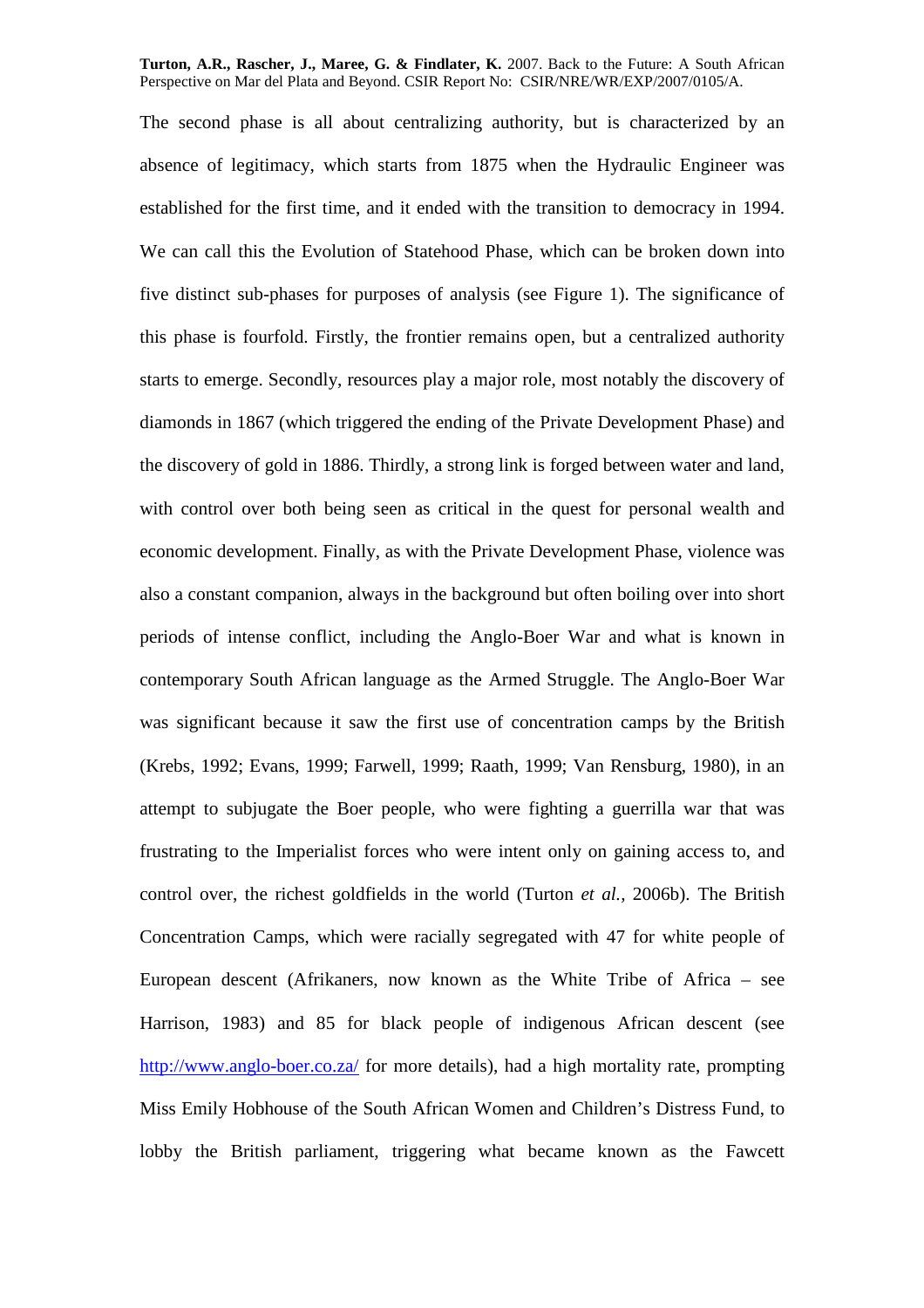Commission of Enquiry (Fawcett, 1901) that resulted in public outrage at the atrocities being perpetrated against non-combatants (Parliamentary Debates, 1901; Pakenham, 1992; Van Reenen, 2000; Lee, 2002; Hasian, 2003; Hobhouse, 1901; 2007). The concentration camp experience embittered the Afrikaner people, and the Scorched Earth policy of Lord Kitchener reduced them to landless and penniless paupers for the next generation (see http://www.boer.co.za/boerwar/hellkamp.htm for a contemporary rendition of this angle to the story). The Armed Struggle also had a major impact, the most notable of which was the isolation of South Africa as a pariah state, which is critical in assessing the impact of the Mar del Plata process.

The third phase is about legitimizing government; and specifically about using water resource management as a vehicle for social equity that has been skewed after more than two centuries of political violence and systematic resource capture. This phase begins in 1994 with the enfranchisement of the majority of the South African population, and is the phase currently underway in the post-Mar del Plata era. This can be called the Nation-building Phase, where natural resource redistribution is a major driver, specifically with water as a vehicle for redistribution as noted in the Preamble of the National Water Act (1998).

In brief, this is the background against which South African water policy has evolved over time. The significance of Mar del Plata needs to be teased out, as it is subtle and complex in the South Africa case, simply because the pariah status of the country effectively blocked out international inputs at a time where the all-consuming focus of government was on national security and defence between the Soweto Riots of 1976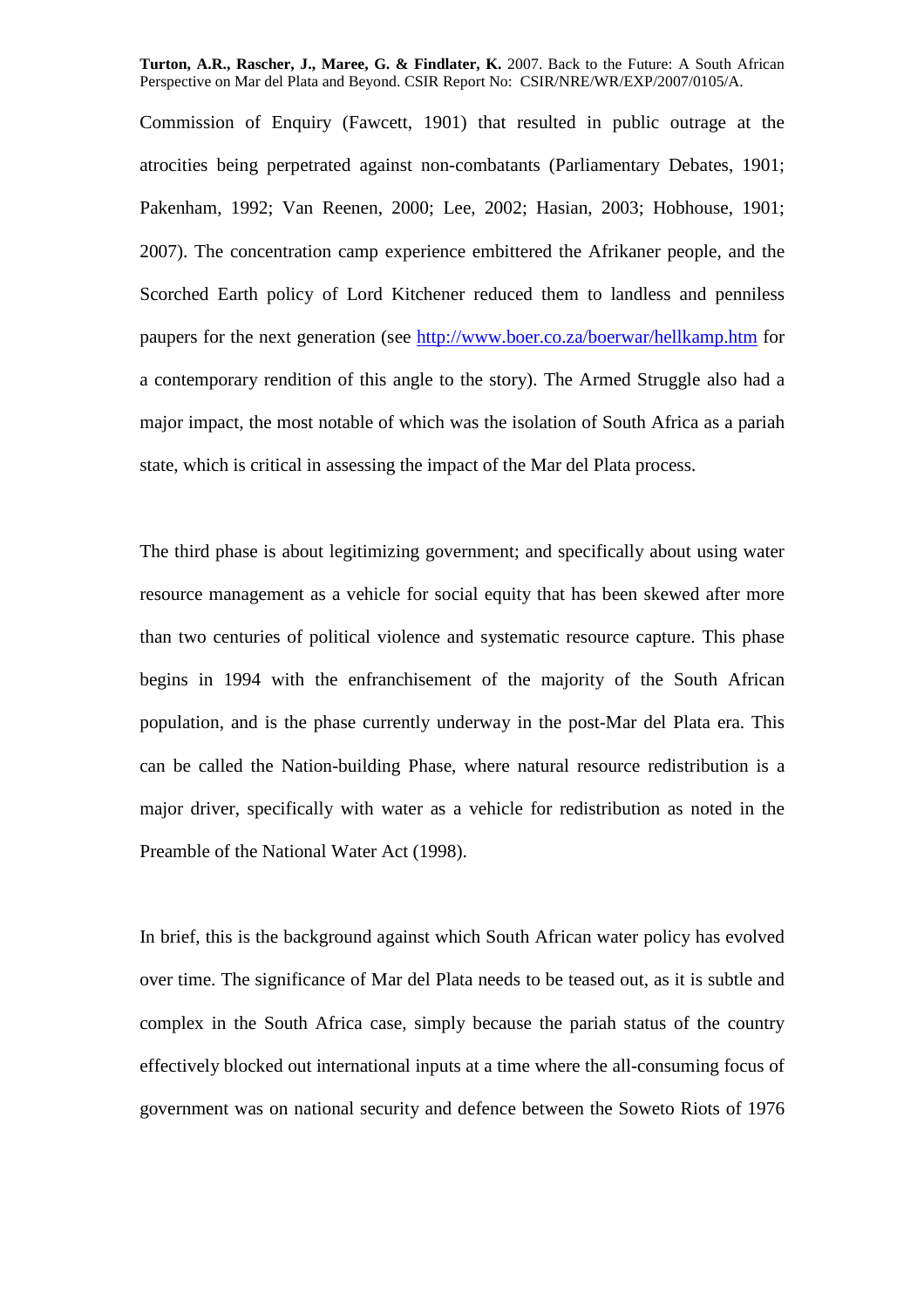and the first democratic elections in 1994. In order to achieve this deeper insight, some uniquely South African theoretical concepts can be used as analytical tools.

# **Some Theoretical Considerations**

An assessment of the impact of Mar del Plata on South African water policy is best achieved using three theoretical considerations, as these enable nuances to be isolated and expanded on, thus providing some insight into the changed dynamics over time.

## **1) The Trialogue Model of Governance**

In the context of a rapid transition from a totalitarian form of government (oligarchy) to a representative form of government (democracy) in South Africa, a theoretical model has been developed for use in the policy field. Dubbed the Trialogue Model of Governance (Turton *et al.,* 2007), this is based on three fundamental sets of conditions. Firstly, there are three Actor Clusters relevant to the water policy field. These are Government, which makes authoritative decisions; Society, which is impacted on directly by those decisions and thus has a vested interest in the architecture of decision-making; and Science, which plays a role in informing both the Government and the Society Actor Cluster as they engage around the process of decision-making. Secondly, it is the quality of interfaces between these three Actor Clusters that are independent variables in policy analysis, because they drive final outcomes after a complex set of cause-effect linkages have been engaged by decisionmakers on the one hand; and interested and affected parties on the other. Finally, there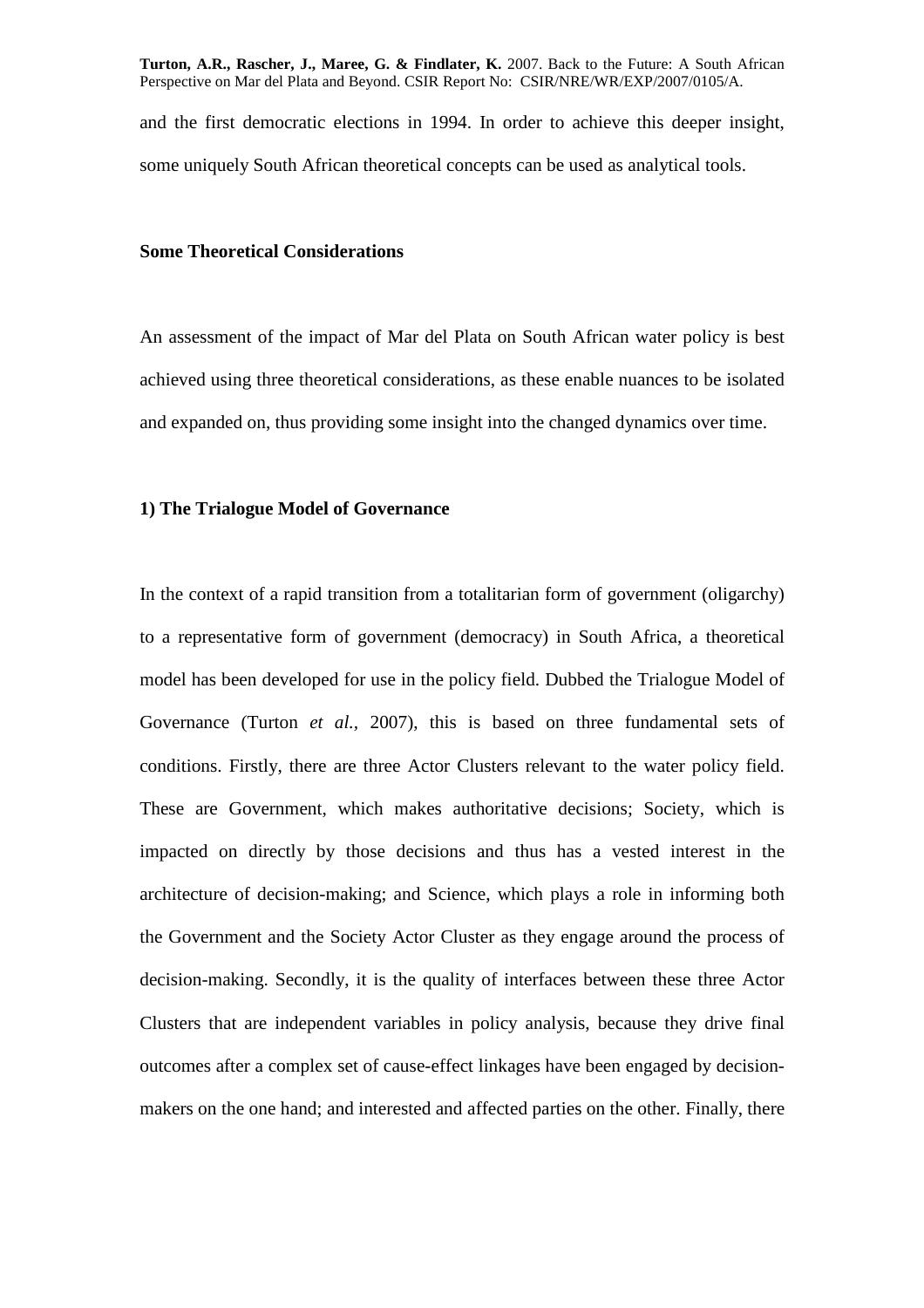is a distinction between governance as process and governance as product. The Trialogue Model of Governance is illustrated schematically in Figure 2.

# **Insert Figure 2 here.**

#### **The Trialogue Model of Governance.**

During the Private Development Phase, the key driver was profit-making by the Dutch East India Company, with no interference or intervention from a central state authority. Under such circumstances, the Trialogue Model was poorly developed, with the Government Actor Cluster non-existent locally, and where found it was situated in another country far away. Significantly, slaves were used during this time to maximize profits by reducing costs (Welsh, 2000) so there was no human rights culture in existence. Science was also rudimentary and not really applied in a systematic fashion. The Society Actor Cluster was profoundly fragmented, with a distinct cleavage between the intrusive society (European settlers) and the indigenous society. As a result of these factors, there was a high level of social tension and violence, exacerbated by the absence of a central authority with both the capacity and the legitimacy to exert effective control.

During the Evolution of Statehood Phase, the Government Actor Cluster emerged as a dominant feature, but it was bureaucratically structured around the extraction of wealth by the mining industry, rather than accountability to the broader electorate. Research has shown that the mining industry became so powerful in the absence of a legitimate government capable of regulating it, that it effectively became a profitmaximizing entity with three core strategies to achieve this objective – the avoidance of state regulation, the externalization of costs, and the avoidance of liability through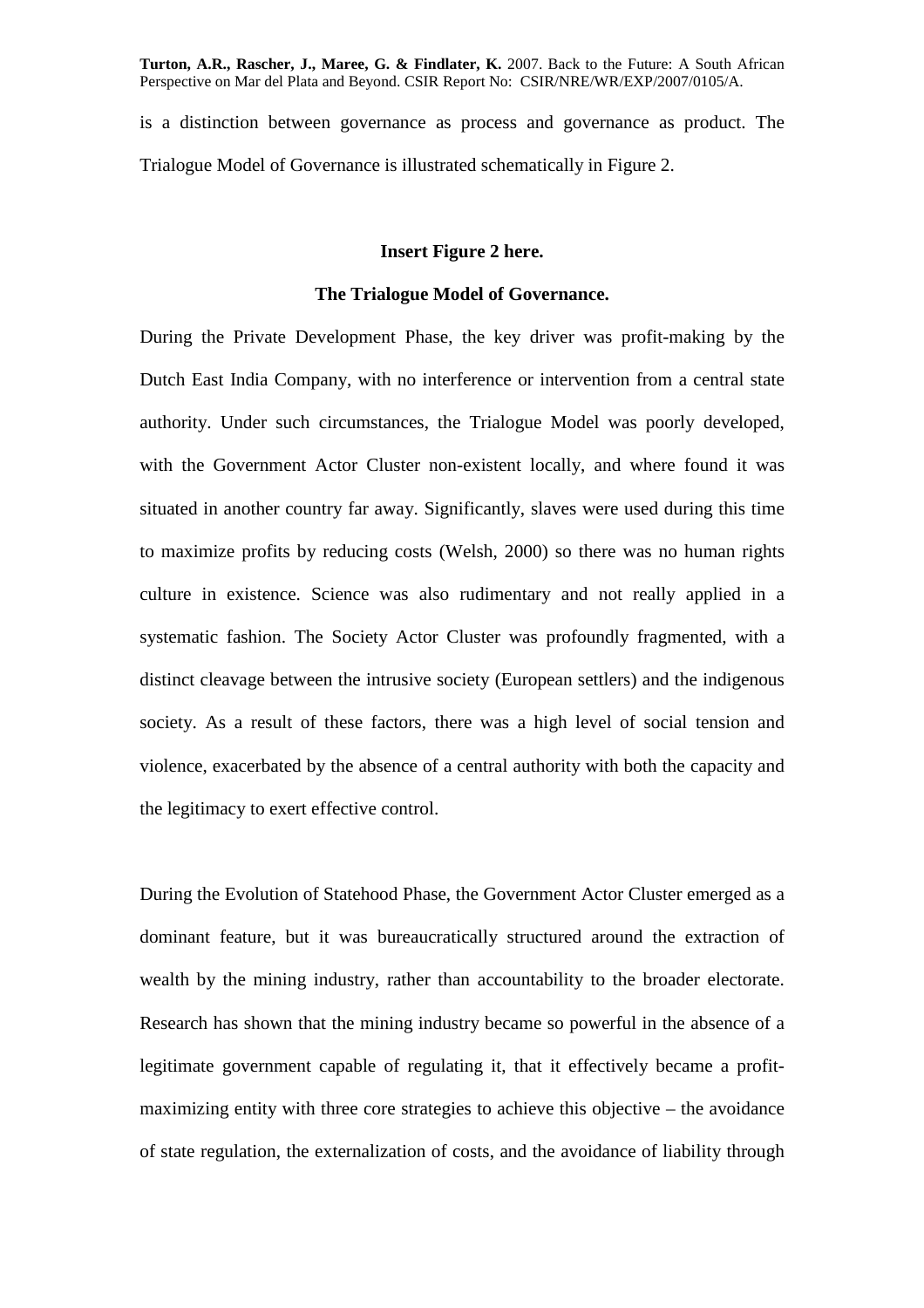the creation of complex legal structures and shareholding arrangements that insulated the owners from litigation (Adler *et al.,* 2006; 2007). Under these conditions the Science Actor Cluster became subservient to both Government and the mining industry. It was during the latter period of this phase that Mar del Plata happened – coinciding with the period of state repression arising from the Soweto Riots in 1976 – but the influence was non-existent, because South Africa was isolated from the international sphere of inter-state political intercourse, because of its inward-looking national security posture. This was reinforced by a dominant mining industry that had a vested interest in retaining the *laissez faire status quo* under which it had become enormously rich and powerful. This was possible because profits from the mines were taxed heavily (Jordaan *et al.,* 1960), and it was this revenue stream that sustained an illegitimate government during the dark years of Apartheid (Turton *et al.,* 2006b).

This all changed during the Nation-building Phase however, which coincided with the completion of the initial process started by Mar Del Plata – the International Water Supply and Sanitation Decade – and more specifically the adoption of Agenda 21 (see Figure 3). The lifting of international sanctions, followed by the normalization of relations and the rapid reintegration of South Africa into the global political arena, meant that all of the elements of policy that had been incrementally developed over time, starting with Mar del Plata in 1977, were incorporated in one fell swoop. Suddenly the Trialogue Model of Governance started to emerge as interfaces between Government, Society and Science were restored, renewed and reinvigorated (Turton *et al.,* 2007). This was possible only because the post-Apartheid political arena was dominated by the driving need to engage in major policy reform in an attempt to right the wrongs of the past. Political liberation revitalized the Society Actor Cluster, and a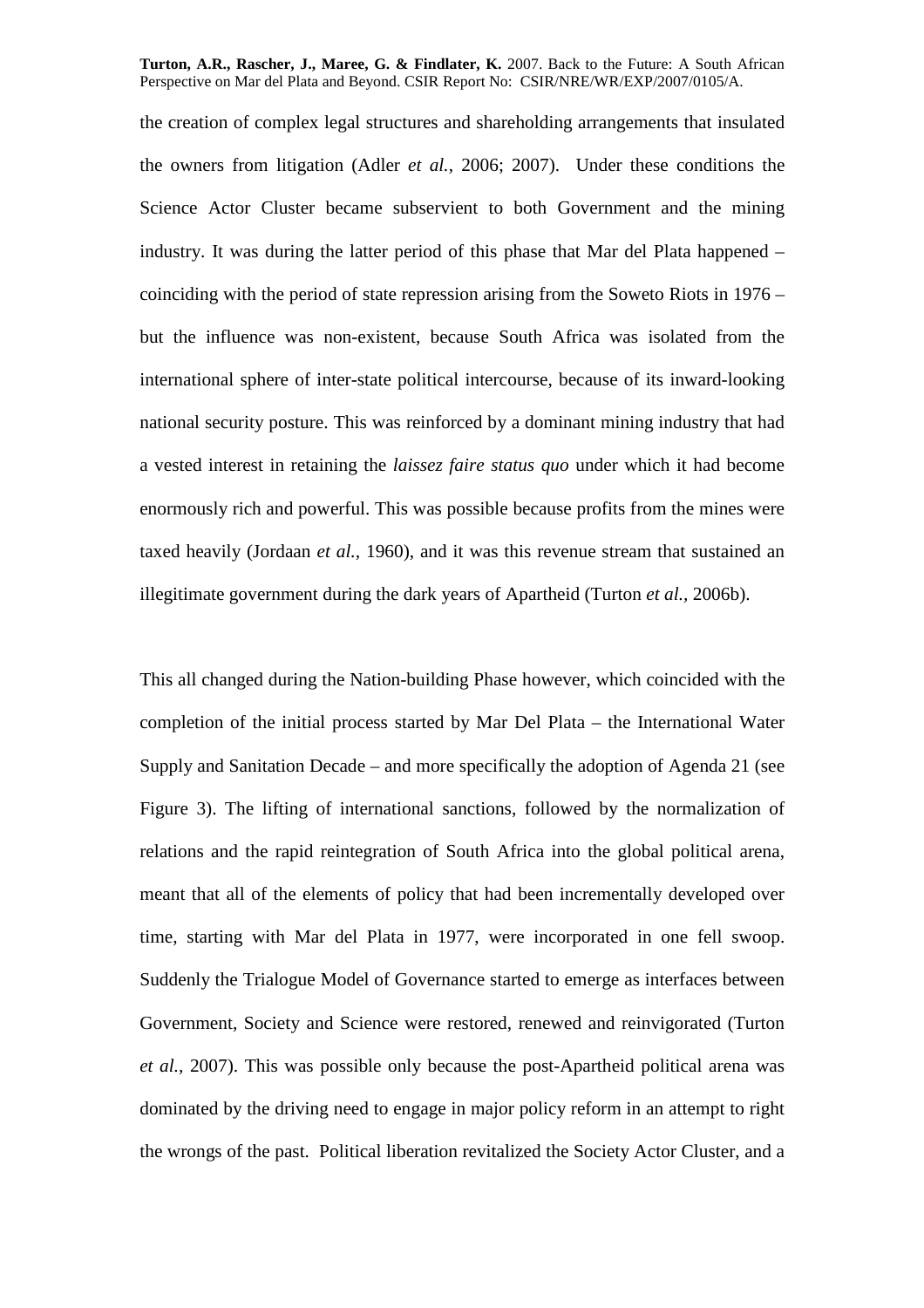period of vigorous public participation activities informed the policy-making process (DWAF, 1996; 1997; De Coning & Sherwill, 2004). Liberation was not restricted only to the Society Actor Cluster however, because the capacity of a considerable Science community was suddenly unleashed, as previously taboo subjects were researched for the first time. Examples of this include the suite of groundbreaking reports that are starting to show the extent to which the mining industry externalized costs during the Evolution of Statehood Phase, thereby maximizing their profits in a largely self-regulated environment (Adler *et al.,* 2006; 2007; Coetzee, 1995; Coetzee *et al.,* 2002a; 2002b; 2005; 2006; IWQS, 1999; Kempster *et al.,* 1996; Wade *et al.,* 2002; Winde *et al.,* 2004; Winde, 2005). Significantly, no public domain reports were generated on this topic before 1994 when Science was being silenced by Government during the Evolution of Statehood Phase.

## **Insert Fig 3 here.**

# **The Co-evolution of Internal and External Water Policy Drivers in South Africa.**

From this assessment we can conclude that while the Mar del Plata process evolved outside of the South African policy ambit, once the transition to democracy occurred in 1994, there was a rapid importation of nearly every singly element of water policy that had evolved in the international sphere since 1977.

# **2) The Hydrosocial Contract**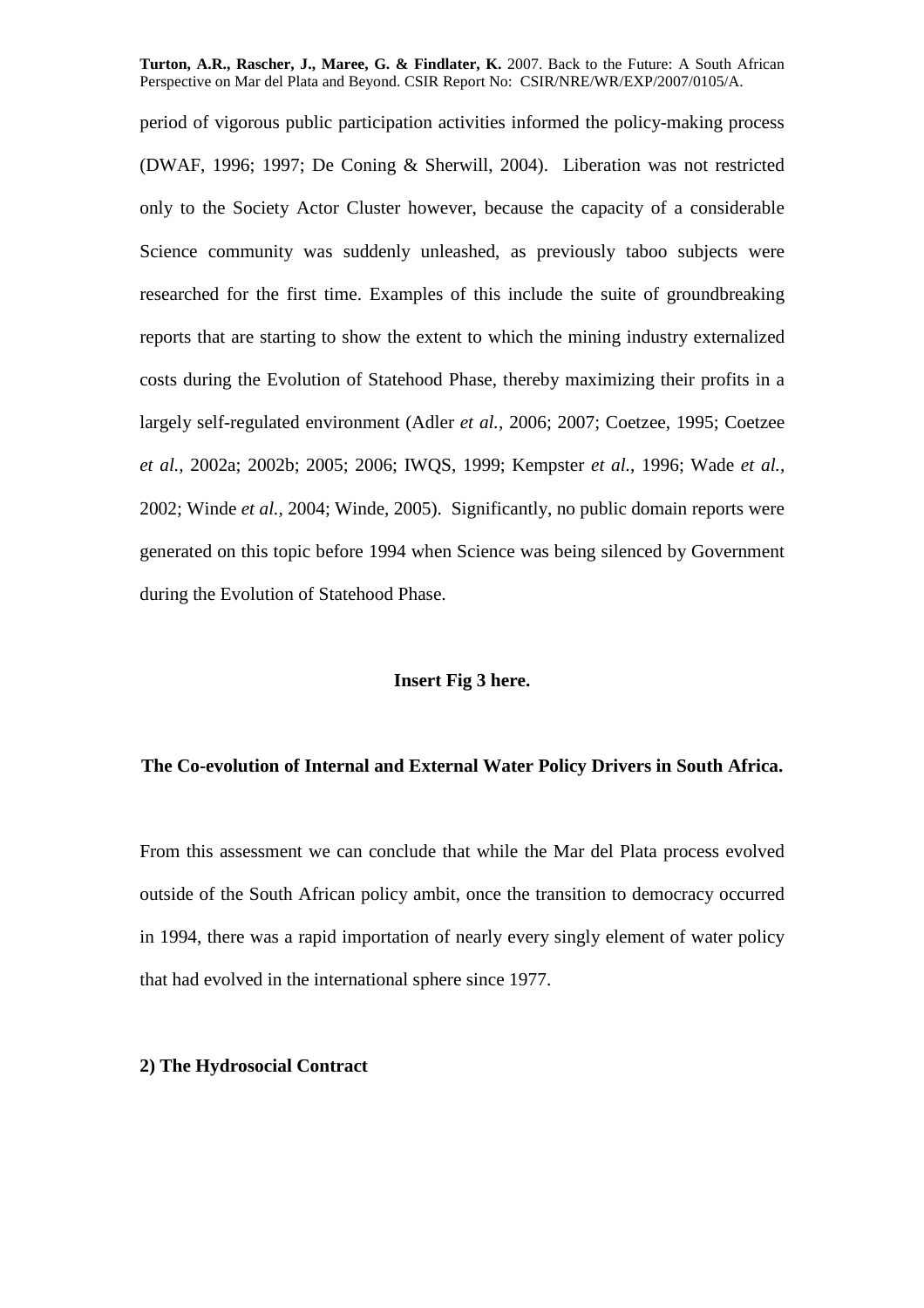The Hydrosocial Contract can be thought of as the "agreement", whether formal or informal, that exists between the Government Actor Cluster (those making authoritative decisions) and the Society Actor Cluster (those on whom these authoritative decisions impact) (Turton & Ohlsson, 1999; Turton & Meissner, 2002). It is based on work by classic scholars known collectively as the Contract Theorists (Sabine, 1961; Baradat, 1999). There are a number of configurations to this, but the most notable are the authoritarian form in which an oligarchy makes decisions on behalf of an unrepresented majority; and the democratic form in which a legitimate government makes decisions on behalf of an enfranchised electorate. The oligarchic form is given the technical name of a Hobbesian Hydrosocial Contract (Turton & Meissner, 2002), based on the pioneering work by the political philosopher Thomas Hobbes in 1651 in his book the *Leviathan* (MacPherson, 1968; Tuck, 1990; Baradat, 1999). This form is top down in style, and is based on an authoritarian government enforcing decisions from a centralized bureaucracy, onto a disenfranchised and often disaffected population. The democratic form is given the technical name of a Lockean Hydrosocial Contract (Turton & Meissner, 2002), based on the work by the contract theorist John Locke and his famous *Two Treatises of Government* (Locke, 1690; Dunn, 1990; Baradat, 1999). This is a participative form involving a number of built-in feedback loops that allow policy adjustments to be made incrementally, thus taking into account the needs of the enfranchised population.

During the Private Development Phase, there was no state to exert control over people before the British arrived. Initially the Dutch East India Company acted with considerable constraint, because control normally meant force and that was not good for profits (Welsh, 2000). Once the British arrived however, a weak form of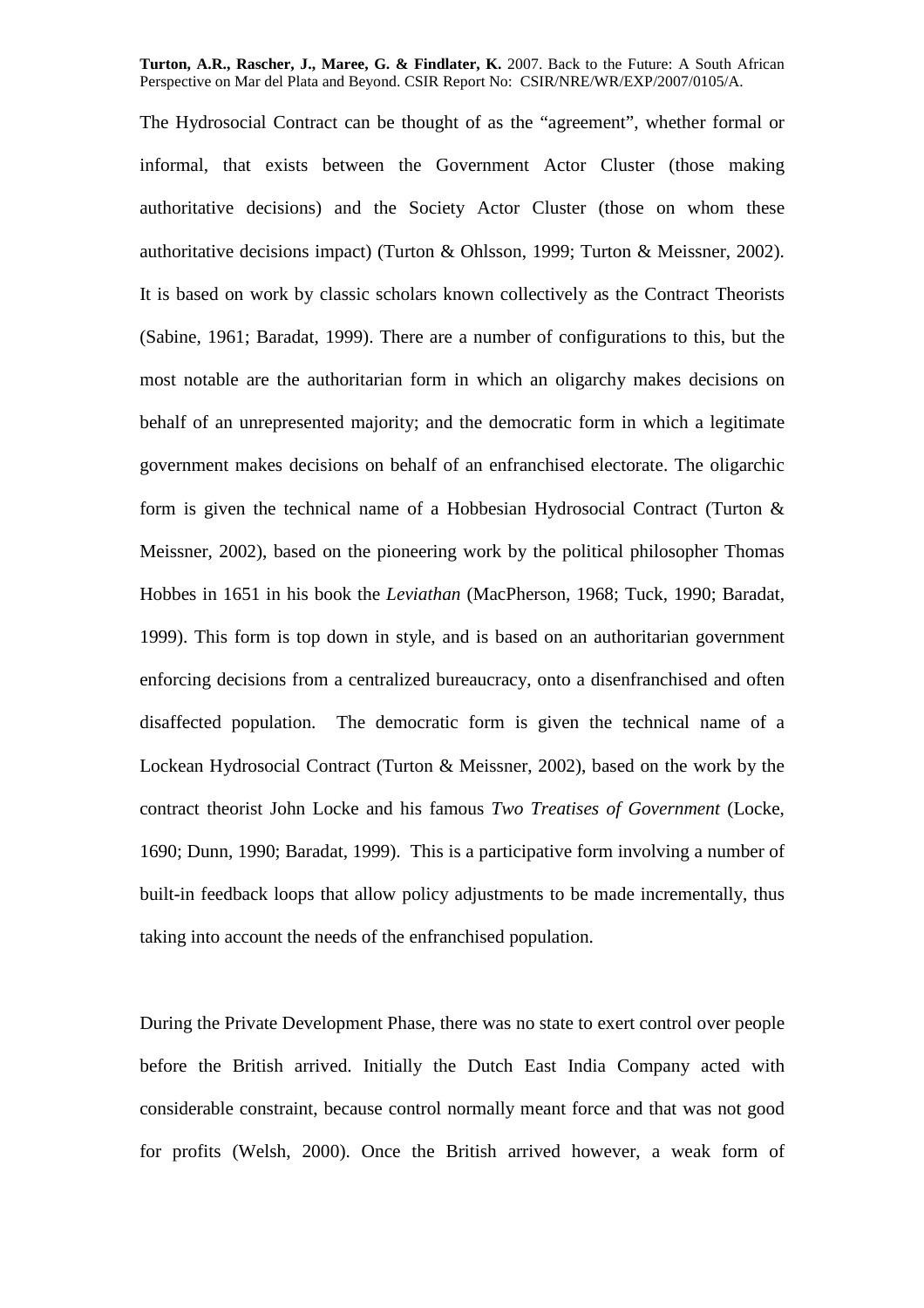Hobbesian Hydrosocial Contract existed. This persisted through the Evolution of Statehood Phase, becoming progressively more authoritarian after Apartheid was methodically implemented as official Government policy in the period after 1948. A rapid transition occurred when the Nation-building Phase began in 1994 and a Lockean Hydrosocial Contract was implemented. This liberated Science in support of the implementation of policy, after Government so vigorously embraced almost all of the principles arising since Mar del Plata in 1977. The result of this was a more balanced Trialogue within the context of a Lockean Hydrosocial Contract, which was highly conducive to the implementation of water resource management principles that had evolved since Mar del Plata.

## **3) South African Water Futures**

Given that South Africa is fundamentally water constrained (Ashton & Turton, 2007; Brown, 1875; Conley, 1996; 1997; Turton *et al.,* 2006a), a lot of effort has been made by the scientific and policy community to understand different management options and their implications. One such approach is that using scenario planning in which fundamental drivers are isolated and treated as independent variables, with various policy and other choices being treated as dependent variables, thereby generating a plausible set of Water Futures. This approach was used by the Global Research Alliance (GRA) in developing a set of three plausible Water Futures for sub-Saharan Africa projected to 2025 (GRA, 2006). All the scenarios predict high levels of population growth and increased demands on water, with government needing to take cognisance of the implications and impacts of exceeding the limits of the resource. These findings are supported by the National Water Resource Strategy (NWRS, 2004)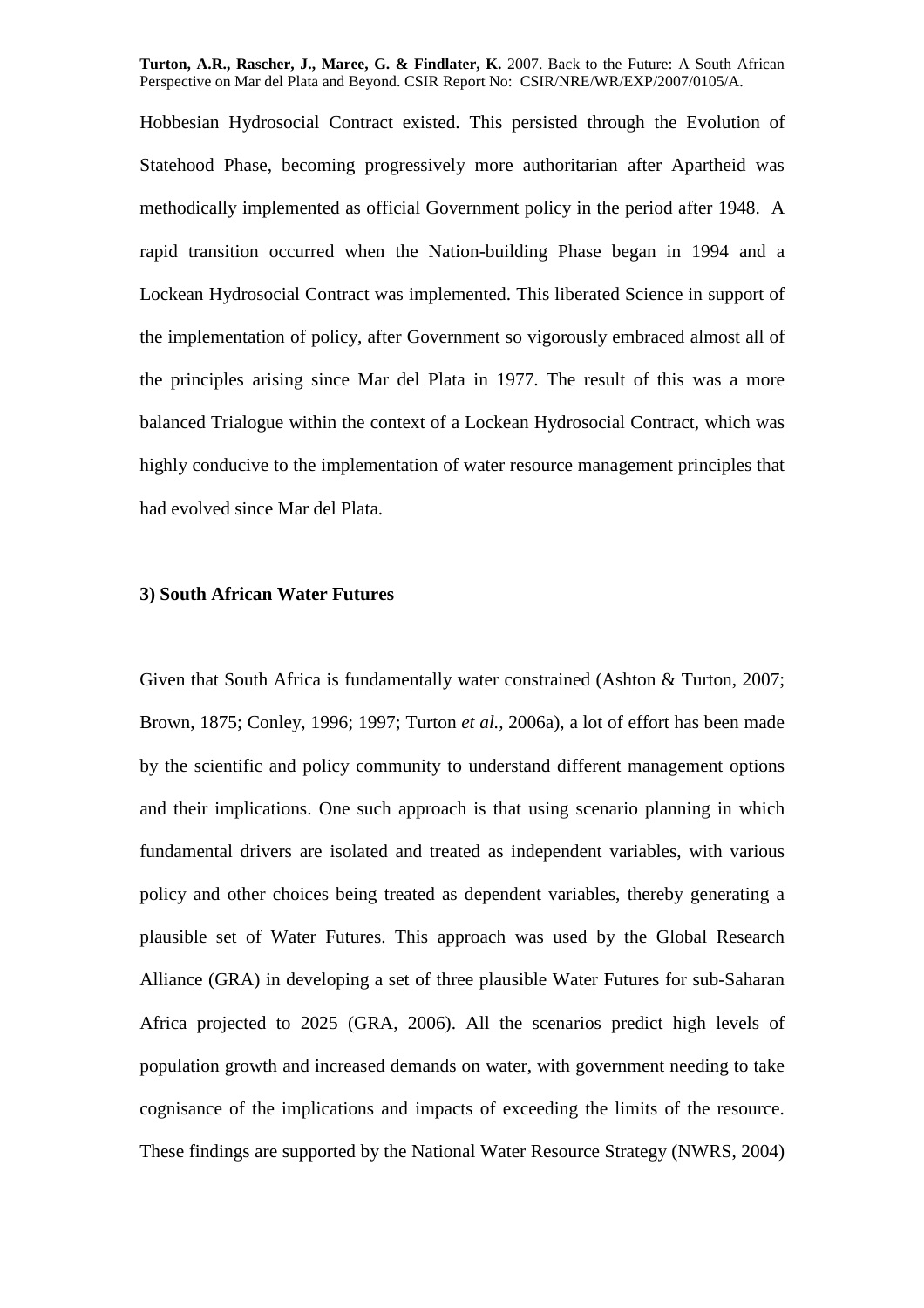for South Africa that regards population and economic needs as the primary determinants of the future growth of water demand in South Africa. Population growth will be influenced by increasing urbanisation (Varis 2006), HIV/AIDS and socio-economic development (Ashton & Ramasar, 2002). The National Water Resource Strategy believes that most growth is expected within existing urban centres, particularly the major industrial centres. This projection is consistent with recent empirical work being done on megacities in the developing world (Varis, 2006; Varis *et al.,* 2006). It is important to note that in many cases the scenarios produced in the National Water Resource Strategy show demand for water exceeding the likelihood of sustainable supply, placing a high premium on inter-basin transfers across the entire region (Heyns, 2002). Water scarcity is likely to be a continuing reality for South Africa. Society and aquatic ecosystems will be negatively impacted, placing serious demands on Science and Government, driving the emergence of what is now being dubbed "Sustainability Science" that seeks to bring Science into a more supportive role to policy-makers. Within any of these three sets of scenarios, there will be major demands being made on Government and policy choices are likely to be pivotal in mitigating negative impacts, raising the importance of ingenuity as a key determining variable for the future (Homer-Dixon, 1995; 2000).

## **Scenario 1: Parched Landscape)**

The first scenario deals with a *parched landscape* where the influences of climate change results in perturbations between dry and wet seasons. The interaction of a series of droughts and floods cause severe impacts on agricultural production and the rural economy, driving accelerated levels of urbanisation. The scenario is dominated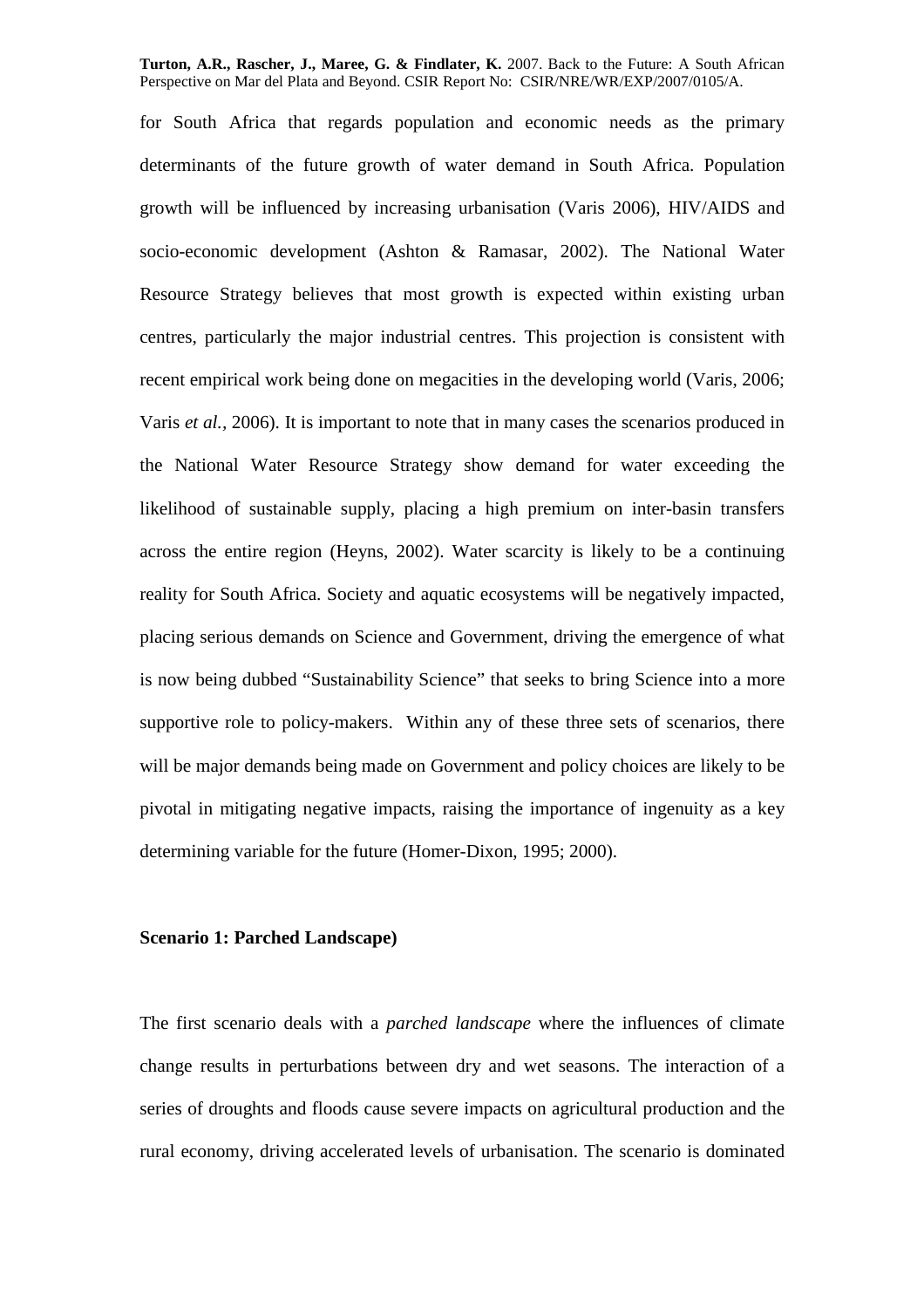by a loss of indigenous knowledge and learning systems, accompanied by a loss of scientists who have the formal knowledge to understand the complexity of environmental problems. There is also little or no collaboration, so Government is characterised by weak performance, poor service delivery, outsourcing of core functions and increasing levels of corruption. A Hobbesian Hydrosocial Contract could again emerge, stifling the implementation of policy principles that have evolved from the Mar del Plata process by reducing the impact of Science within the Trialogue Model.

# **Scenario 2: May it Rain on Us)**

This scenario paints a brighter picture where sharing of water and responsibilities dominate the political landscape. Cooperation and sharing within and between Government, Science and Society results in the pooling of knowledge, and a good scientific and interpersonal network sees the rise of Centres of Excellence in Water Research. Information and communication technologies play an important role in connecting individuals and organisations. This is only possible with increased government expenditure in ICT infrastructure and networks that enable the deployment of appropriate technology (such as the Water Resource Observation Network – WRON – currently under development at the CSIR). With the emphasis on international cooperation, the Integrated Water Resources Management (IWRM) paradigm is adopted as a model for riparian interaction in transboundary rivers. A balance exists between the need for water for people, the economy and nature. Increases in food production result in lower urbanisation rates as more people choose to live in agricultural landscapes. In this scenario a Lockean Hydrosocial Contact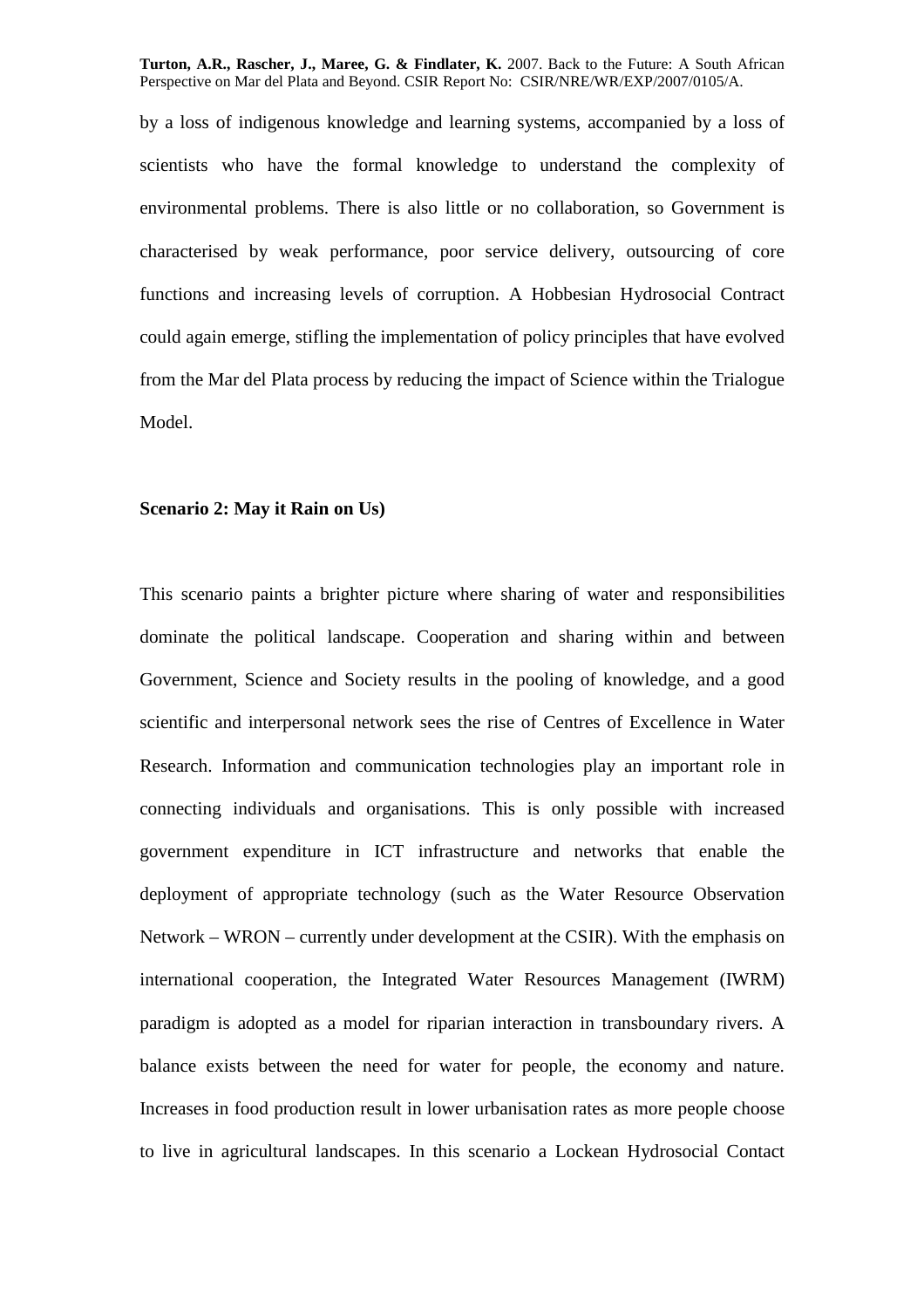continues to foster a balance in the three interfaces of the Trialogue Model, so the Mar del Plata policy principles are likely to continue to evolve as new ingenuity is mobilized to counter the negative impact of water scarcity.

## **Scenario 3: Crossroads**

This scenario focuses on a point in time where decisions can take one down the path of either Scenario 1 or Scenario 2. A water shortage is present and certain factors influence the changes to either a positive or negative outcome. These factors are: political processes; knowledge, learning and technology; and the ability to manage water resources effectively with minimal conflict – all of which are ingenuityintensive (Homer-Dixon, 2000).

If the low road is taken then political instability and a lack of transparency will characterise Government and corruption will undermine investor confidence. Knowledge and information will not be shared and cooperation will be weak. The management know-how for water resource management under conditions of complexity and uncertainty will be stressed and poor decisions will be made, manifest as a lack of implementation and poor leadership. Short term gains will be favoured at the expense of longer term investments. Regional frameworks and organisations are likely to collapse with little or no integrity for political institutions. A Hobbesian Hydrosocial Contract will slowly emerge as the interfaces between Science, Government and Society are eroded due to a shortage in research funding and an outmigration of skilled scientists and engineers.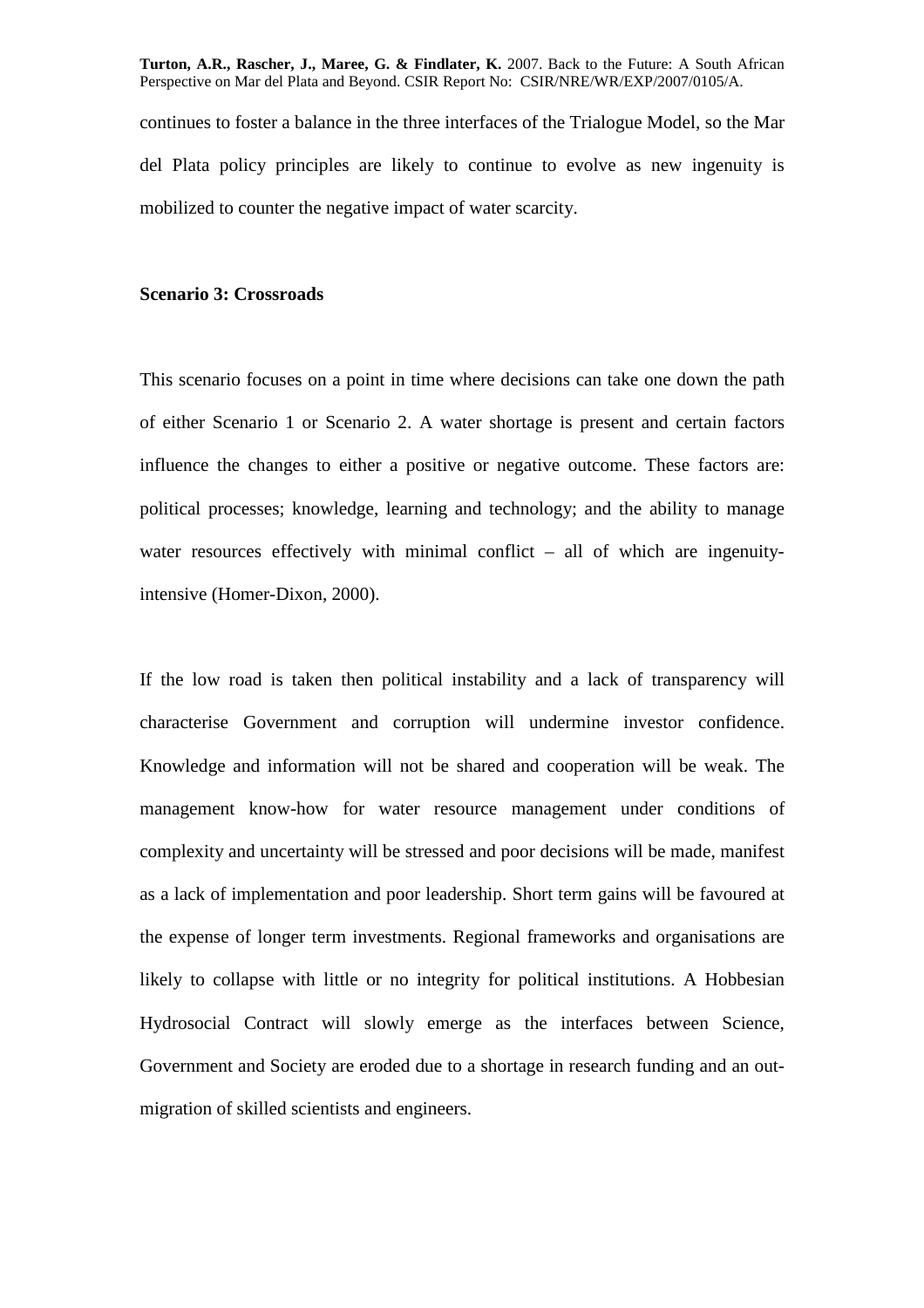If the high road is chosen then good governance and transparency will characterise a system with balance between strong political and technical leadership, unleashing the science, engineering and technology base of the country by mobilizing sufficient ingenuity to overcome the constraints of water to economic growth and social development (Homer-Dixon, 1995). Transboundary collaboration (national and international) will result in effective integrated water resource management. There will be an increased investment in research and development initiatives and the interfaces between Government, Science and Society will be improved. A Lockean Hydrosocial Contract will sustain the Trialogue Model and a viable set of policy options will be selected from an informed cadre of decision-makers. This will allow the cumulative wisdom embedded in the Mar del Plata policy elements to continue to be improved and incrementally implemented to the benefit of Society as a whole.

## **A Critical Assessment of Mar Del Plata in a South African Context**

From this analysis it is evident that Mar del Plata as a process has had a unique set of impacts in the South African context in three distinct ways. Firstly, South African water policy was closed off to any outside stimulus during the Evolution of Statehood Phase, specifically during that critical period from 1976 to 1994 – the period of vigorous internal political struggle starting with the Soweto Riots and ending with the first democratic elections. Secondly, most countries were at leisure to adopt elements of the Mar del Plata process, at a rate and intensity that suited their own internal water resource management needs. In South Africa this was not so, with all of the Mar del Plata policy elements being imported in one fell swoop during the period of fundamental water sector reform in the immediate post-Apartheid period. Finally, this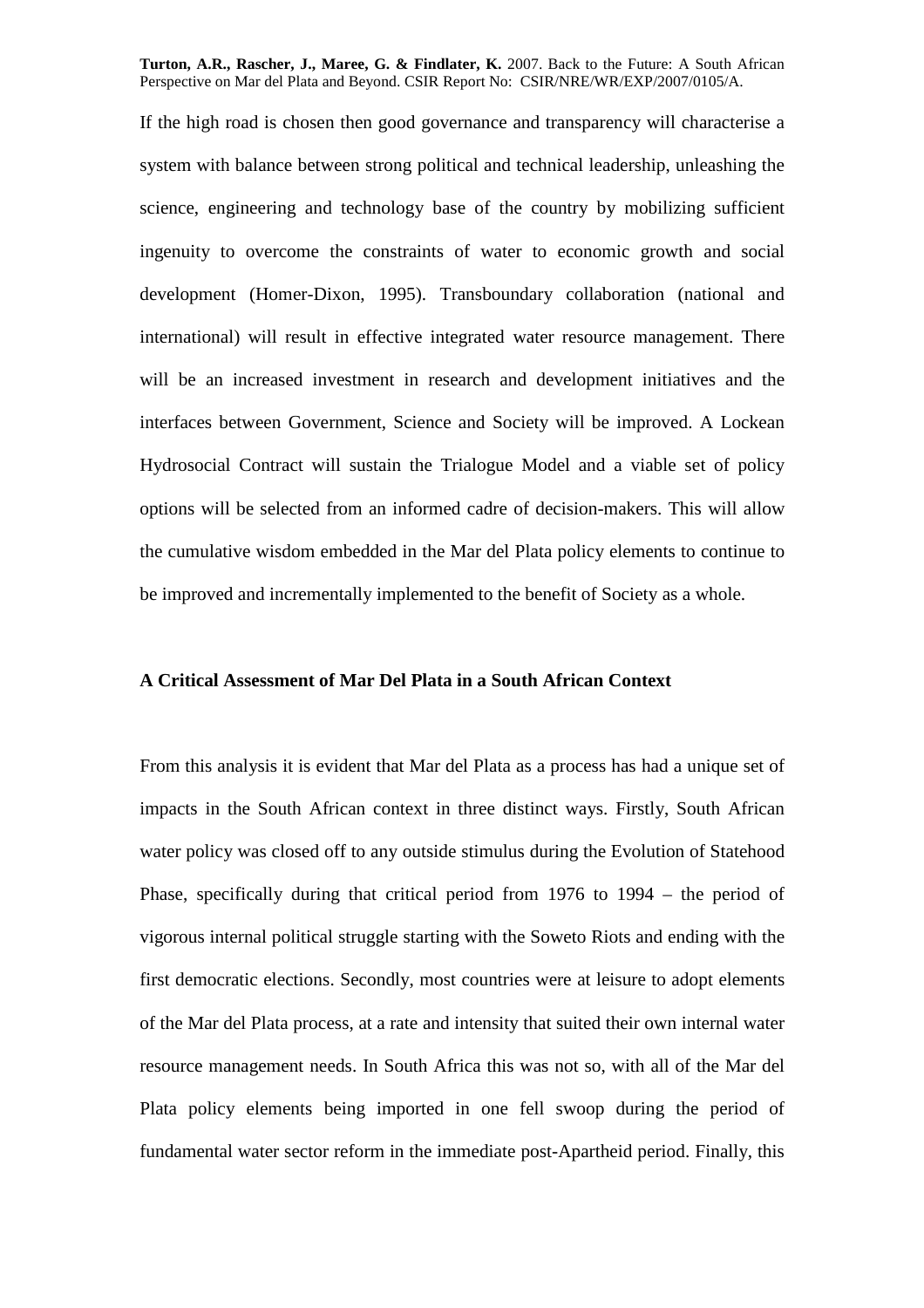sudden importation of policy has meant that institutional adjustments have not been possible. Major restructuring of key Government agencies has resulted in a short-term loss of implementation capability. This is placing a major burden on the Science institutions, with an acute shortage of ingenuity now starting to undermine the good intentions of policy reform, eroding government legitimacy.

# **Conclusion**

Mar del Plata started a significant process of policy reform that has had a ripple effect throughout the global water sector. Due to the fact that South Africa was inwardlooking from 1976 to 1994, it was not an active participant in the Mar del Plata process. This has meant that incremental adjustments to policy have not characterized the South Africa water policy reform process. The sudden importation of major policy changes in one action has overwhelmed Government and resulted in a major challenge to Science as it has tried to support the decision-making process. This is now a classic case of what Homer-Dixon (2000) has called an ingenuity gap, and what Turton & Ohlsson (1999) and Turton (2003) have called a second-order resource scarcity. This suggests that the determining variable for the future implementation of policy arising from the Mar del Plata process, will be ingenuity, rather than the availability of water as a natural resource. The Trialogue Model of Governance has been developed (Turton *et al.,* 2007) in an attempt to sustain the mobilization of ingenuity, into the right format and delivered at the appropriate time, in order to ensure a future that is brighter than the past has been.

# **Bibliography**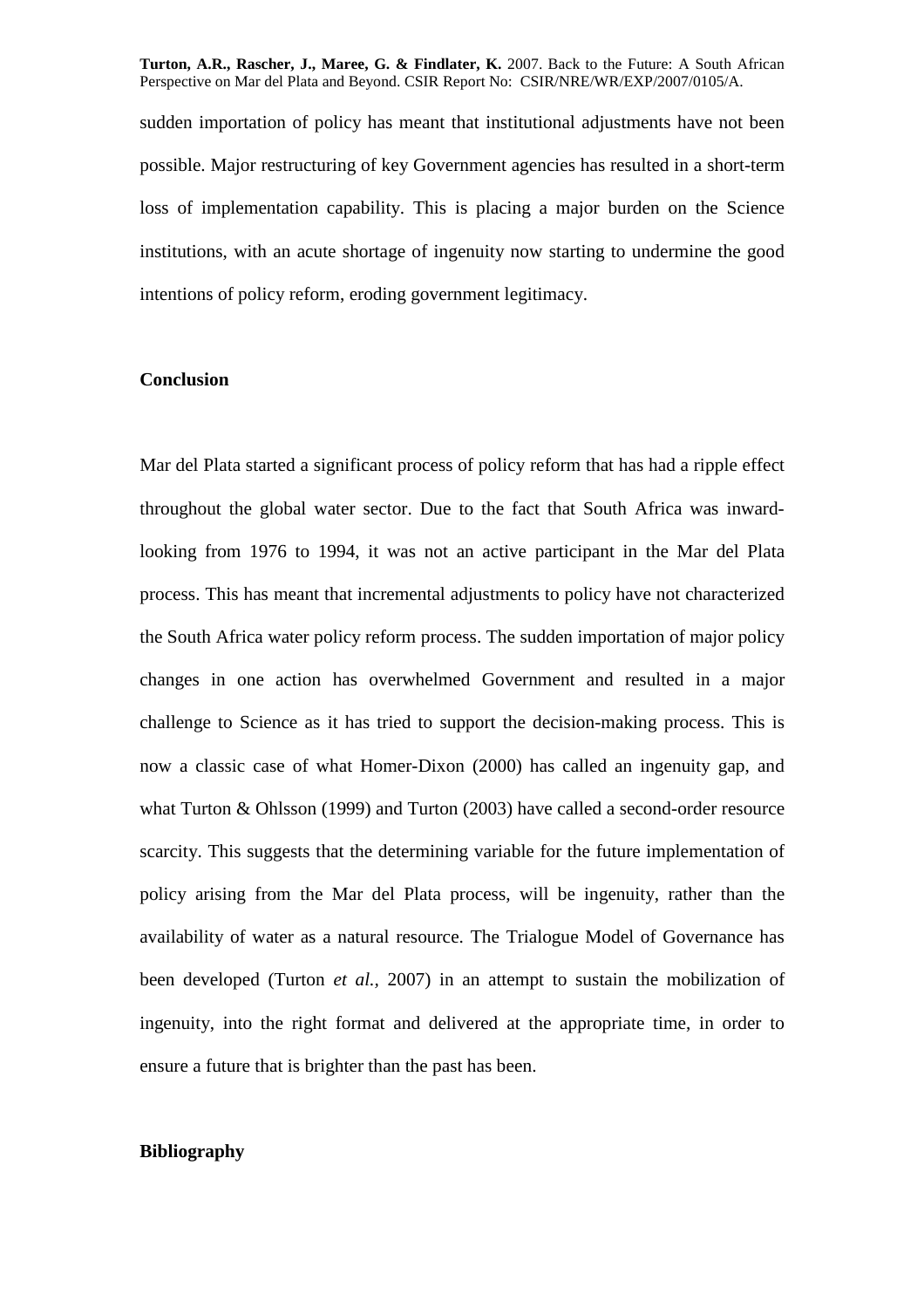- **Adler, R., Funke, N., Findlater, K. & Turton, A.R.** 2006. *The Changing Relationship between the Government and the Mining Industry in South Africa: A Critical Assessment of the Far West Rand Dolomitic Water Association and the State Coordinating Technical Committee.* Pretoria: Council for Scientific and Industrial Research (CSIR).
- **Adler, R., Claassen, M., Godfrey, L. & Turton, A.R.** 2007. Water, Mining and Waste: A Historical and Economic Perspective on Conflict Management in South Africa. In *The Economics of Peace and Security Journal*, Vol. 2, No. 2  $(2007)$ , Pp  $25 - 34$ .
- **Ashton, P.J. & Ramasar, V.** 2002. Water and HIV/AIDS: Some Strategic Considerations in Southern Africa. In **Turton, A.R. & Henwood, R.** (Eds.) 2002. *Hydropolitics in the Developing World: A Southern African Perspective*. Pp 217-235. Pretoria: African Water Issues Research Unit (AWIRU).
- **Ashton, P.J. & Turton, A.R.** 2007. Water and Security in Sub-Saharan Africa: Emerging Concepts and their Implications for Effective Water Resource Management in the Southern African Region, in **Brauch, Hans Günter; Grin, John; Mesjasz, Czeslaw; Dunay, Pal; Chadha Behera, Navnita; Chourou, Béchir; Oswald Spring, Ursula; Liotta, P.H.;** Kameri-Mbote, Patricia (Eds.): *Globalisation and Environmental Challenges: Reconceptualising Security in the 21st Century.* Hexagon Series on Human and Environmental Security and Peace, Vol. 3*.* Berlin – Heidelberg – New York – Hong Kong – London – Milan – Paris – Tokyo: Springer-Verlag, Chapter 56.
- **Baradat, Leon. P.** 1999. *Political Ideologies: Their Origin and Impact*. New Jersey: Prentice Hall.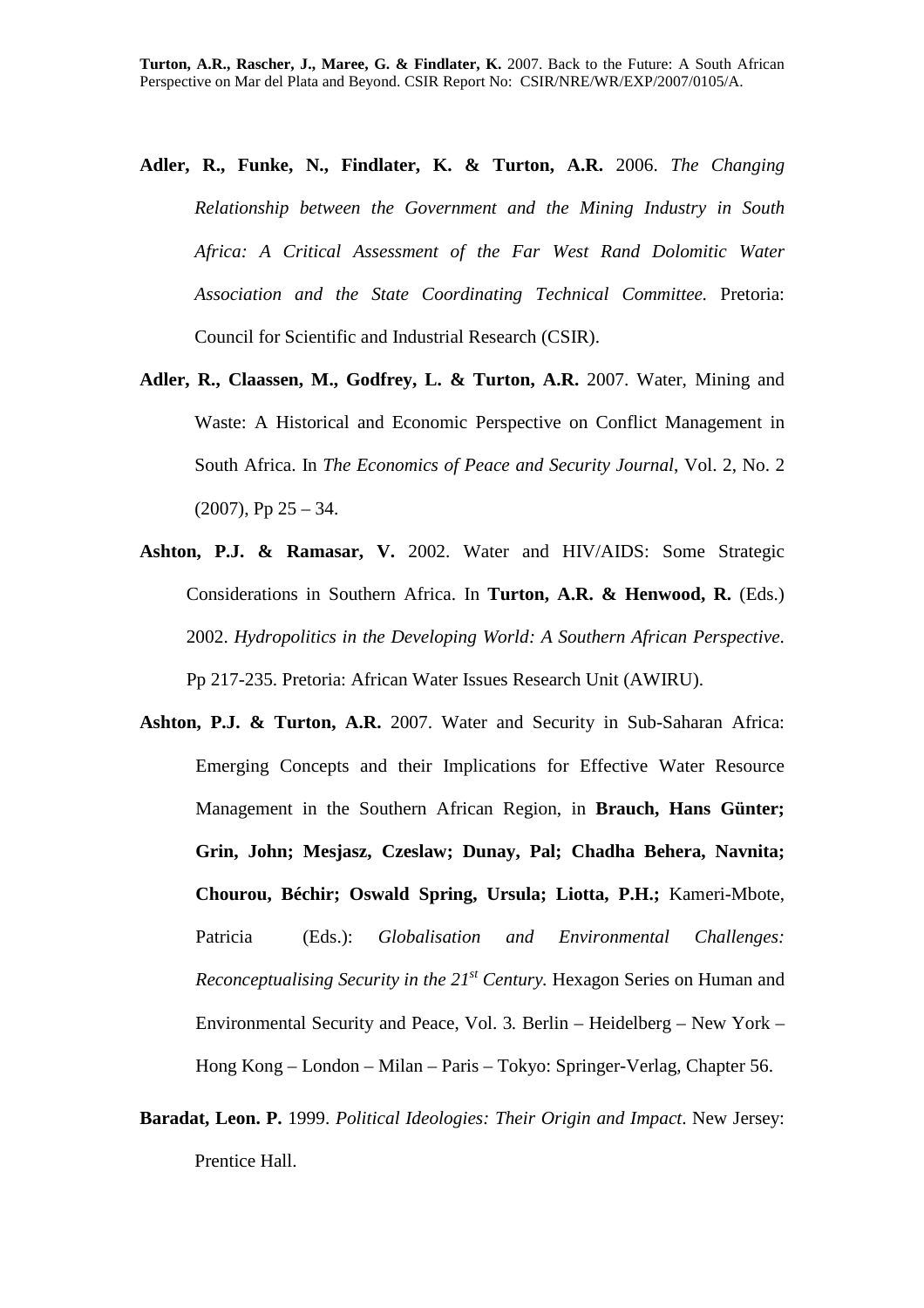- **Brown, J.C.** 1875. *Hydrology of South Africa; or Details of the Former Hydrographic Conditions of the Cape of Good Hope, and causes of its Present Aridity, with Suggestions of Appropriate Remedies for this Aridity.* London: Kirkaldy.
- **Brown, J.C.** 1877. *Water Supply of South Africa and the Facilitation for the Storage of It.* Edinburgh: Oliver Boyd, Tweedale Court.
- **Coetzee, H.** 1995. Radioactivity and the Leakage of Radioactive Waste Associated with Witwatersrand Gold and Uranium Mining. In **Merkel, B., Hurst, S., Löhnert, E.P. & Struckmeier, W.** (Eds.) *Proceedings of the International Conference and Workshop in Freiberg, Germany, October 1995*. GeoCongress, 1. Köln, Pp 34-39.
- **Conley, A.H.** 1996. A Synoptic View of Water Resources in Southern Africa. In **Solomon, H.** (Ed.) 1996. *Sink or Swim? Water, Resource Security and State Co-operation*. Pp 17-69. IDP Monograph Series.
- **Conley, A.H.** 1997. To be or not to be? South African Irrigation at the Crossroads. In **Kay, M., Franks, T. & Smith, L.** (Eds.) 1997. *Water: Economics, Management and Demand.* Pp 21-28. London: E & FN Spon.
- **Coetzee, H., Wade, P., Ntsume, G. & Jordaan, W.** 2002(a). *Radioactivity Study on Sediments in a Dam in the Wonderfonteinspruit Catchment. DWAF Report.* Pretoria: Department of Water Affairs and Forestry.
- **Coetzee, H., Wade, P. & Winde, F.** 2002(b). Reliance on Existing Wetlands for Pollution Control Around the Witwatersrand Gold/Uranium Mines in South Africa – Are They Sufficient? In **Merkel, B.J., Planer-Friederich, B. & Wolkersdorfer, C.** (Eds.). 2002. *Uranium in the Aquatic Environment.* Berlin: Springer. Pp 59-65.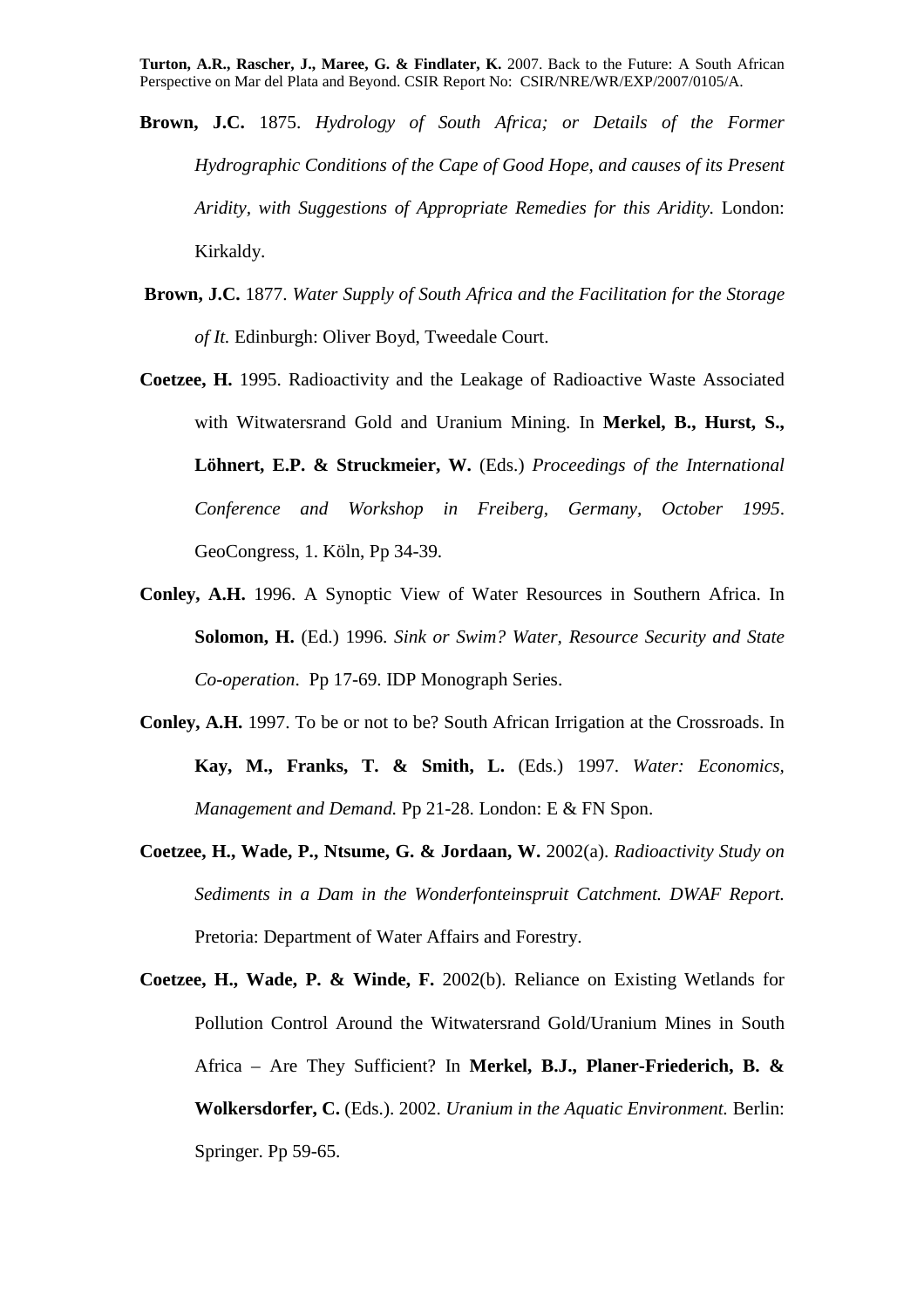- **Coetzee, H., Venter, J. & Ntsume, G.** 2005. *Contamination of Wetlands by Witwatersrand Gold Mines – Processes and the Economic Potential of Gold in Wetlands. Council for Geosciences Report No. 2005-0106*. Pretoria: Council for Geosciences.
- **Coetzee, H., Winde, F. & Wade, P.W.** 2006. *An Assessment of Sources, Pathways, Mechanisms and Risks of Current and Potential Future Pollution of Water and Sediments in Gold-Mining Areas of the Wonderfonteinspruit Catchment.* WRC Report No. 1214/1/06. Pretoria: Water Research Commission.
- **Davenport, T.R.H.** 1977. *South Africa: A Modern History.* London: Macmillan Press.

**De Coning, C. & Sherwill, T.** 2004. *An assessment of the water policy process in South Africa (1994 to 2003)*. Water Research Commission Report TT232/04. Pretoria: water Research Commission.

- **Dunn, J.** 1990. John Locke: The Politics of Trust. In **Redhead, B.** (Ed.). *Plato to NATO: Studies in Political Thought*. London: BBC. Pp 108 – 119.
- **DWAF**. 1996. *Discussion Document on Water Law Principles.* Pretoria: Department of Water Affairs and Forestry.
- **DWAF.** 1997. *White Paper on Water Policy. South Africa.* Pretoria: Department of Water Affairs and Forestry.
- **Evans, M.M.** 1999. *The Boer War: South Africa 1899 1902. Osprey Military*. Mechanicsburg: Stackpole Books.
- **Farwell, B.** 1999. *The Great Boer War.* London: Wordsworth Editions.
- **Fawcett, M.H.** 1901. *The Concentration Camps in South Africa*. London: Westminster Gazette.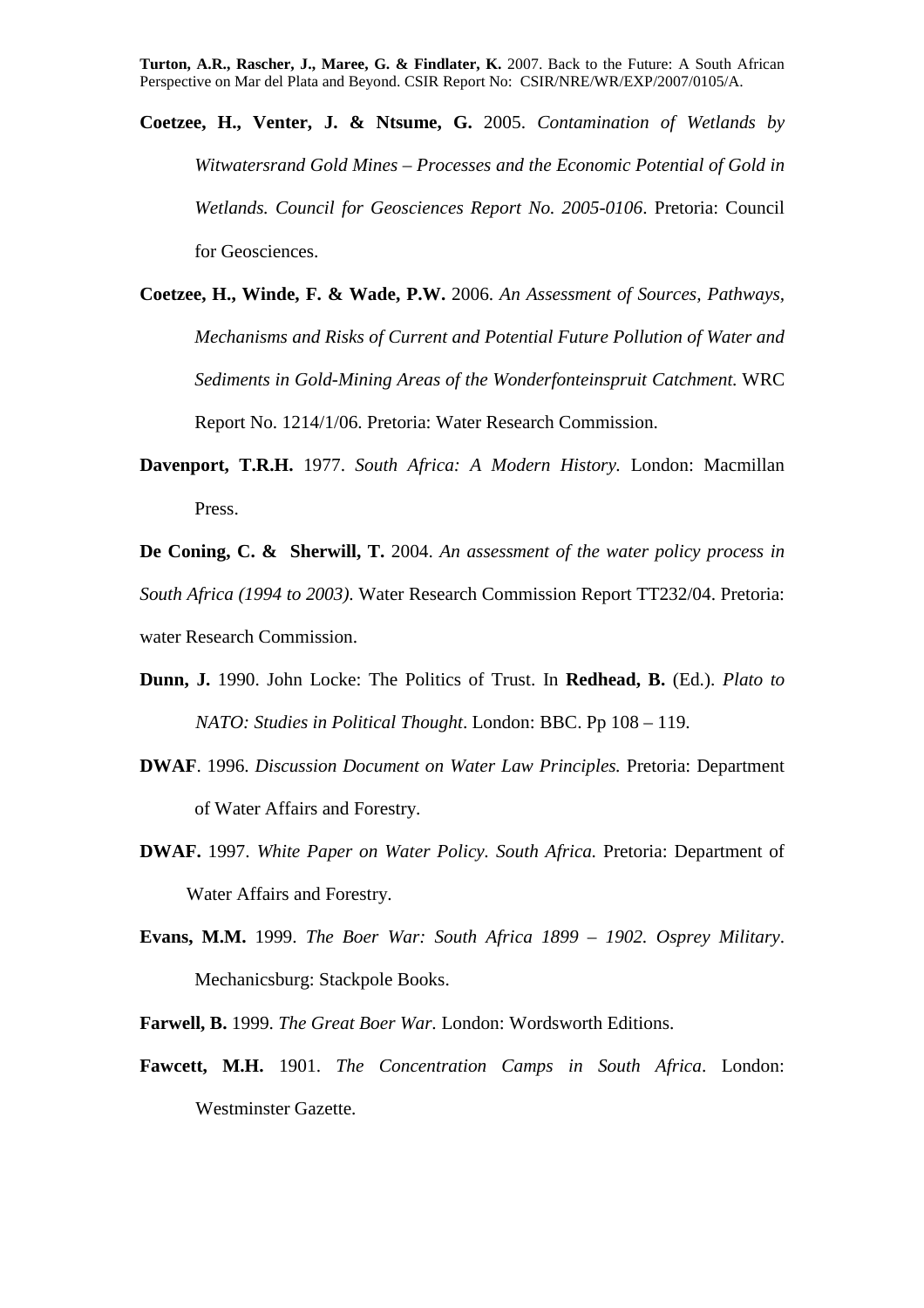- **Findlater, K., Funke, N., Adler, R. & Turton, A.R.** 2007. *South Africa's Hydropolitical History: Actors, Actions, Roles and Responsibilities.* Report No. CSIR/NRE/IR/WR/2007/0064/A. Pretoria: Council for Scientific and Industrial Research.
- **GRA.** 2006. *Science and Technology-based Water Scenarios for sub-Saharan Africa.* Pretoria: Global Research Alliance (GRA).
- **Harrison, D.** 1983. *The White Tribe of Africa (Perspectives on Southern Africa).* Berkley: University of California Press.
- **Hasian, Marouf**. 2003. The "hysterical" Emily Hobhouse and Boer War Concentration Camp controversy. In *Western Journal of Communication*, March 2003. (Available online at

http://www.accessmylibrary.com/coms2/summary\_0286-23546431\_ITM )

- **Heyns, P.** 2002. Interbasin Transfer of Water between SADC Countries: A Development Challenge for the Future. In **Turton, A.R. & Henwood, R.** (Eds.) *Hydropolitics in the Developing World: A Southern African Perspective.* Pretoria: African Water Issues Research Unit (AWIRU). Pp157- 176.
- **Heyns, P.** 2003. Water Resources Management in Southern Africa. In **Nakayama, M.** (Ed.) *International Waters in Southern Africa*. Tokyo: United Nations University (UNU) Press.
- **Hobhouse, E.** 1901. *Report of a visit to the camps of women and children in the Cape and Orange River Colonies*. London: Friars Printing Association Ltd.
- **Hobhouse, E.** 2007. The Brunt of War and where it fell. Portrayer Publishers: London.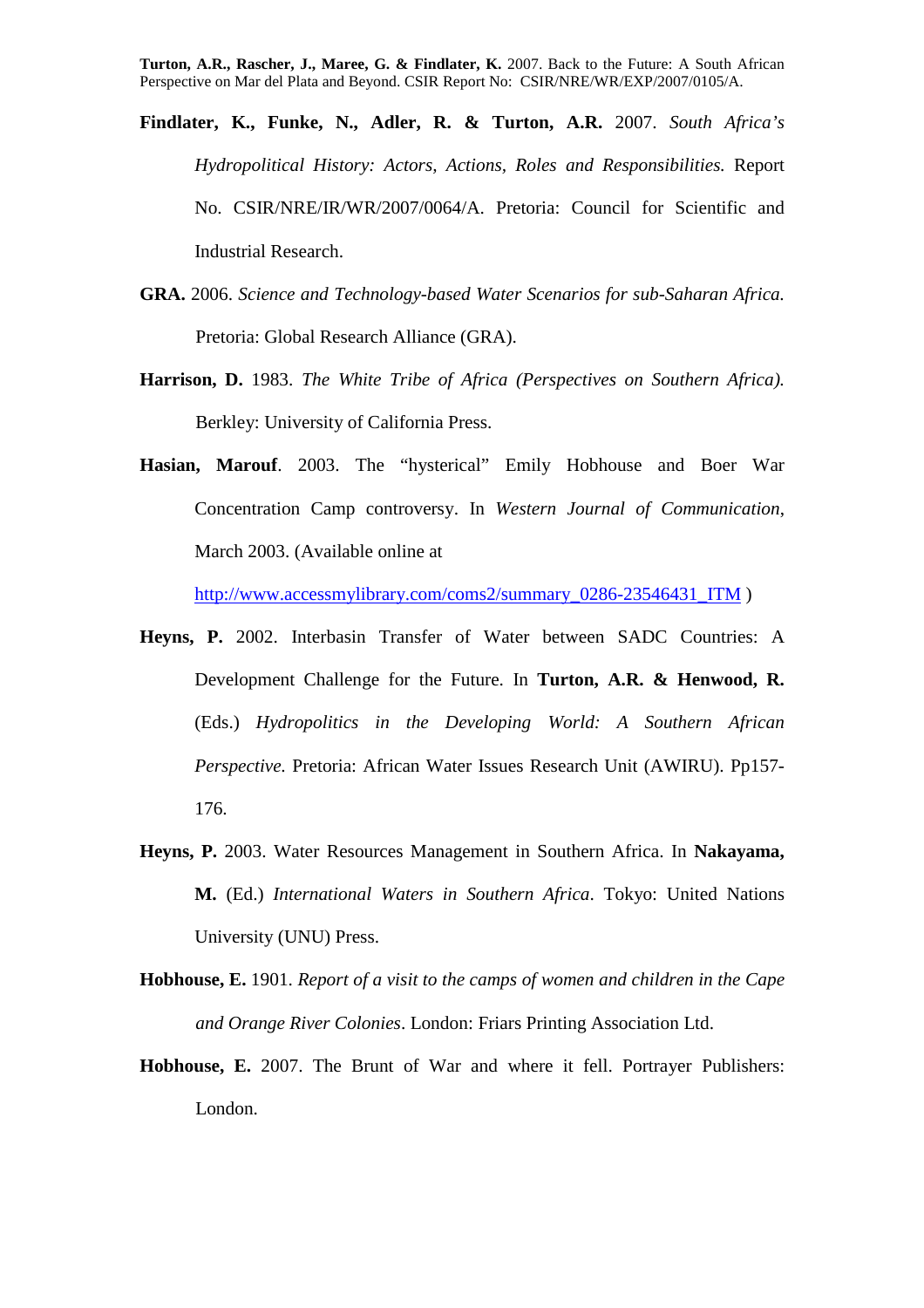**Homer-Dixon, T.** 1995. The Ingenuity Gap: Can Poor Countries Adapt to Resource Scarcity? In *Population and Development*, Vol. 21, No. 3; 587-612.

**Homer-Dixon, T.F.** 2000. *The Ingenuity Gap*. London: Jonathan Cape.

- **IWQS**. 1999. *Report on the Radioactivity Monitoring Programme in the Mooi River (Wonderfonteinspruit) Catchment. Report No. N/C22/00/RPQ/2399.* Pretoria: Institute for Water Quality Studies.
- **Jordaan, J.M., Enslin, J.F., Kriel, J.P., Havemann, A.R., Kent, L.E. & Cable, W.H.** 1960. *Finale Verslag van die Tussendepartmentele Komitee insake Dolomitiese Mynwater: Verre Wes-Rand, Gerig aan sy Edele die Minister van Waterwese deur die Direkteur van Waterwese.* (In Afrikaans translated as, Final Report of the Interdepartmental Committee on Dolomitic Mine-water: Far West-Rand, Directed at His Excellency the Minister of Water Affairs by the Director of Water Affairs). Pretoria: Department of Water Affairs.
- **Kempster, P.L., Van Vliet, H.R., Looser, U., Parker, I., Silberbauer, M.J. & Du Toit, P.** 1996. Overview of Radioactivity in Water Sources: Uranium, Radium and Thorium. Final Report, IWQS-No:N/0000/00/RPQ/0196. Pretoria: Institute for Water Quality Studies.
- **Krebs, P.M.** 1992. "The Last of the gentleman's wars": Women in the Boer War concentration camp controversy, in *History Workshop Journal*. No. 33. Pp 38 – 56.
- **Lee, E.** 2002. *To the Bitter End: A Photographic History of the Boer War 1899 1902.* Pretoria: Protea Book House.
- **Locke, J.** 1690. *Two Treatises of Government*. Cambridge: Cambridge Bibliographical Society.

**MacPherson, C.B.** 1968. *Hobbes: Leviathan*. Harmondsworth: Penguin Books Ltd.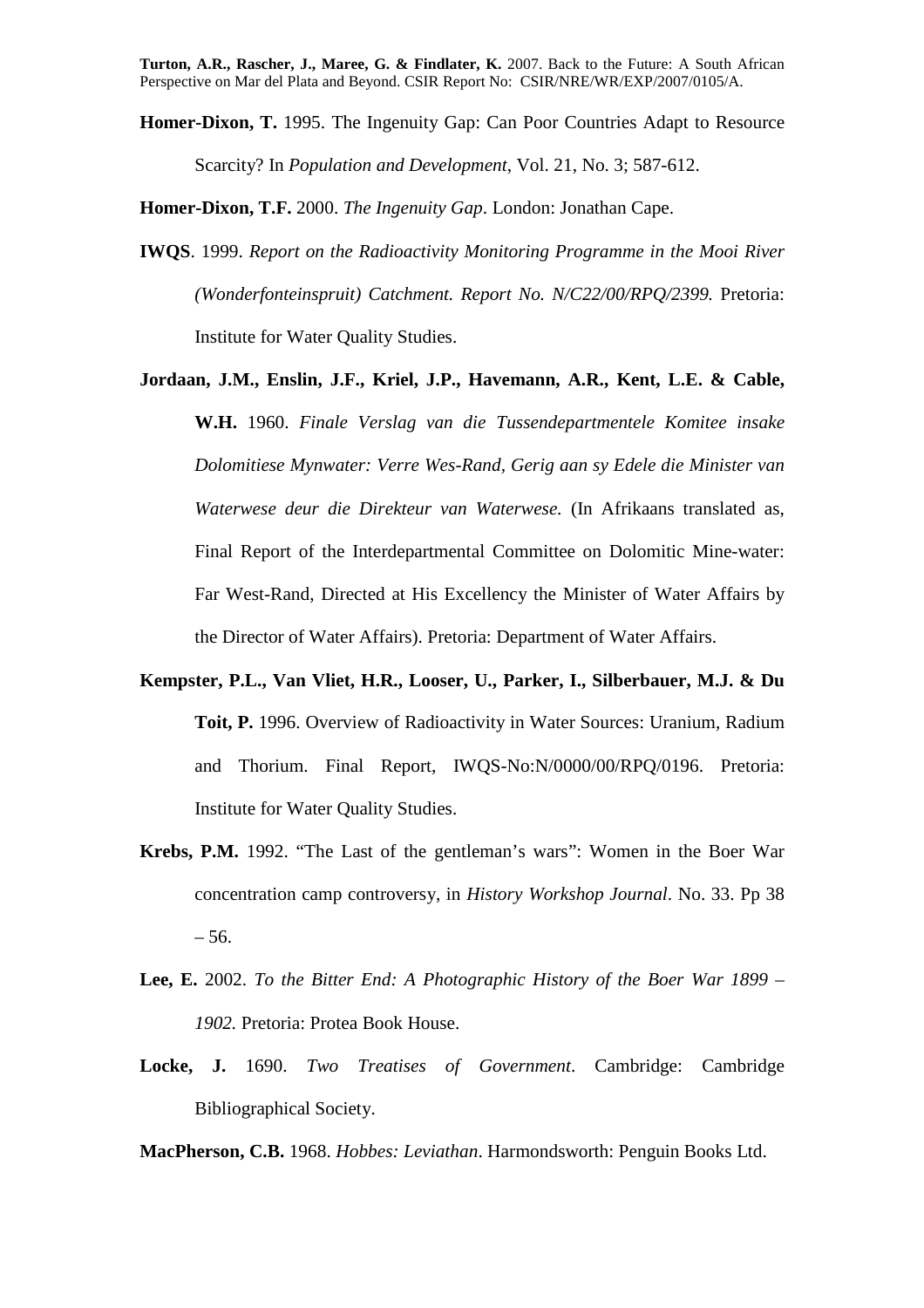**Meer, F.** 1990. *Higher than Hope*. London: Harper Collins.

- **Meissner, R. & Turton, A.R.** 2003. The Hydrosocial Contract Theory and the Lesotho Highlands Water Project. In *Water Policy*, Vol. 5, No. 2; 115-126.
- **National Water Act**. 1998. *The National Water Act*. Act 36 of 1998. Pretoria: Government Gazette.
- **Ninham Shand.** 1956. *Report on the Regional Development of the Water Resources of Basutoland.* Report Commissioned for the Government of Basutoland by the Director of Public Works under Terms of Reference 1290/W30 dated 11 October 1955. Cape Town: Ninham Shand.
- **NWRS.** 2004. *National Water Resource Strategy.* Pretoria: Department of Water Affairs and Forestry (DWAF).

http://www.dwaf.gov.za/Documents/Policies/NWRS/Default.htm

**Pakenham, Thomas.** 1992. *The Boer War*. Harper Perennial: London.

- **Parliamentary Debates**. 1901. *South African War mortality in the camps of detention. 1901, June 17. The Parliamentary Debates, Fourth Series, Second Session of the Twenty-seventh Parliament of the United Kingdom of Great Britain and Ireland, Volume XCV*. London: Wyman and Sons.
- **Peires, J.** 2003. *The Dead Will Arise. Nongqawuse and the Great Xhosa Cattle-Killing of 1856-7. History of Political Thought*. Johannesburg: Jonathan Ball Publishers (Pty) Ltd.
- **Raath, A.W.G.** 1999. *The British Concentration Camps of the Anglo Boer War 1899- 1902: Reports on the Camps.* Bloemfontein: The War Museum. (Available from Thorrold's Africana Books).
- **Sabine, George. H.** 1961. *A History of Political Thought*. London: Lowe and Brydone Ltd.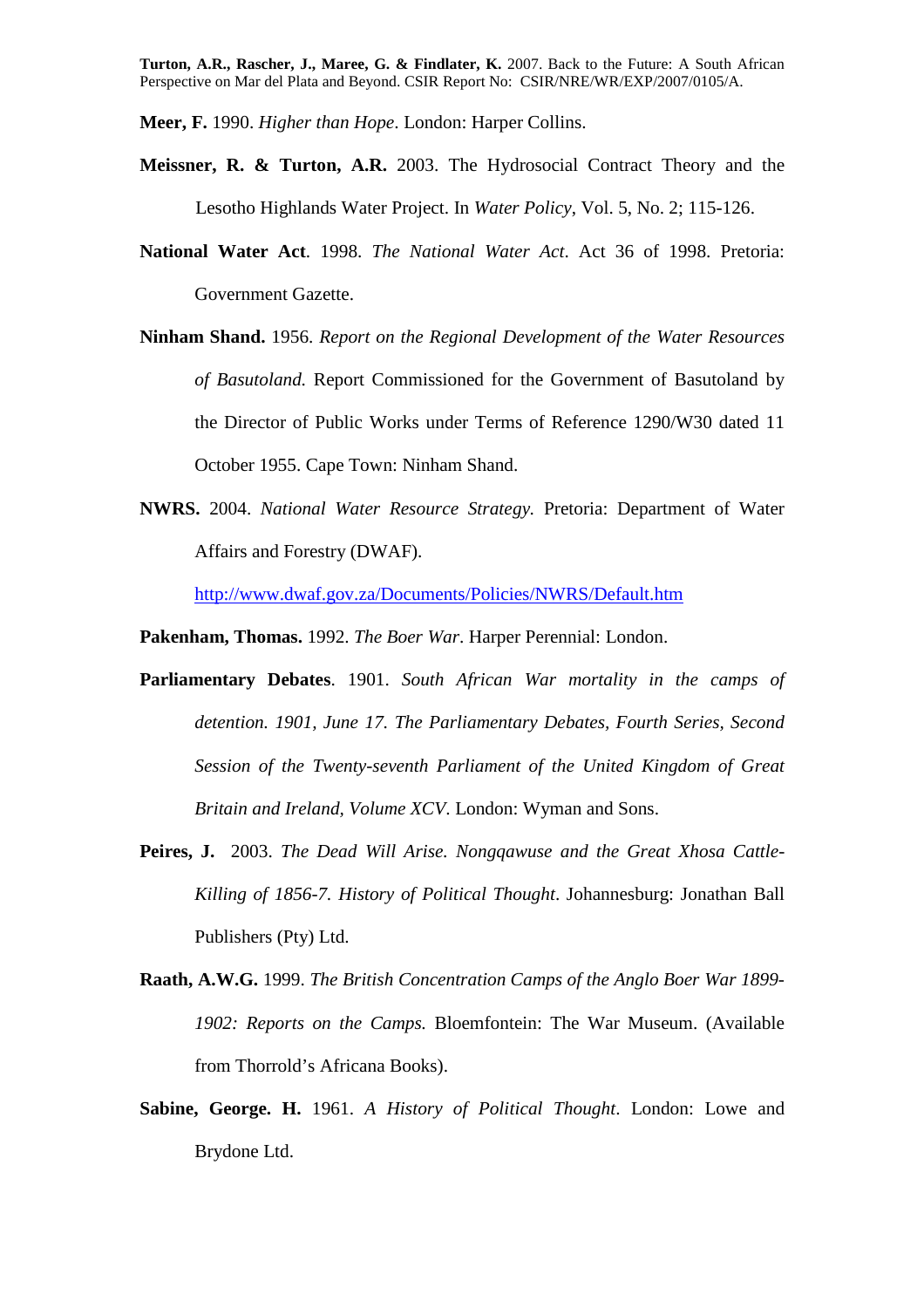**Thompson, L. & Lamar, H.** 1981. Comparative Frontier History, in **Lamar, H & Thompson, L.** (Eds.) *The Frontier in History: North America and Southern Africa Compared.* New Haven & London: Yale University Press.

- **Tuck, Richard.** 1990. Thomas Hobbes: The Sceptical State. In **Redhead, Brian.** (Ed.). *Plato to NATO: Studies in Political Thought*. London: BBC. Pp 96 – 107.
- **Turton, A.R.** 2003. The Political Aspects of Institutional Development in the Water Sector: South Africa and its International River Basins. Unpublished draft of a D.Phil. Thesis. Department of Political Science. Pretoria: University of Pretoria.
- **Turton, A.R. & Ohlsson, L**. 1999. Water Scarcity and Social Adaptive Capacity: Towards an Understanding of the Social Dynamics of Managing Water Scarcity in Developing Countries. Paper presented in the Workshop No. 4: Water and Social Stability of the 9<sup>th</sup> Stockholm Water Symposium "Urban Stability through Integrated Water-Related Management", hosted on 9-12 August by the Stockholm International Water Institute (SIWI) in Sweden. Also available as *MEWREW Occasional Paper No. 18* from Website http://www.soas.ac.uk/Geography/WaterIssues/OccasionalPapers/home.html
- **Turton. A.R. & Meissner, R.** 2002. The Hydro-Social Contract and its Manifestation in Society: A South African Case Study. In **Turton, A.R. & Henwood, R.** (Eds.) 2002. *Hydropolitics in the Developing World: A Southern African Perspective.* Pretoria: African Water Issues Research Unit (AWIRU). (Page 37-60).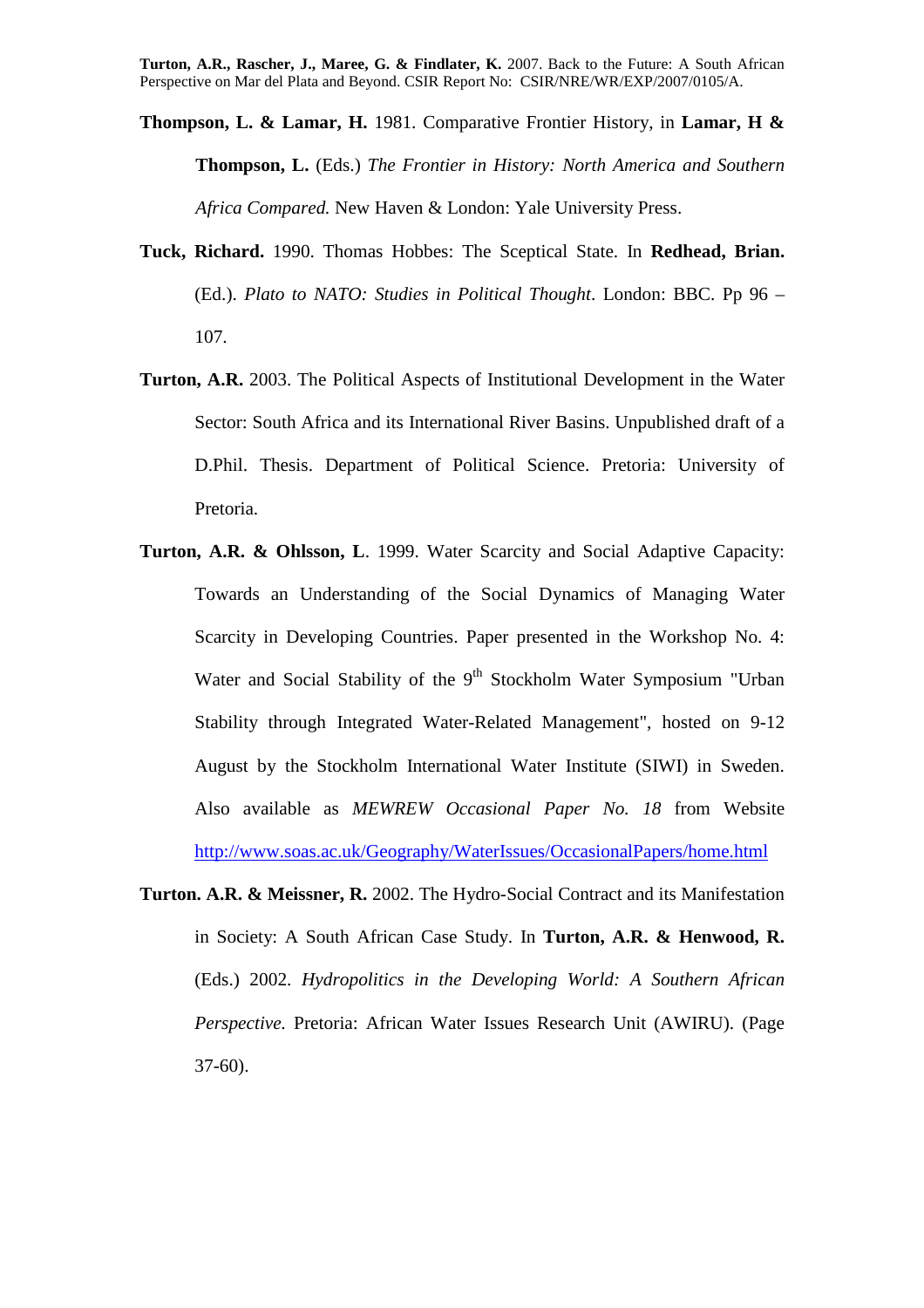- **Turton, A.R., Meissner, R., Mampane, P.M. & Seremo, O.** 2004. *A Hydropolitical History of South Africa's International River Basins.* Report No. 1220/1/04 to the Water Research Commission. Pretoria: Water Research Commission.
- **Turton, A.R., Patrick, M.J. & Julien, F.** 2006(a). Transboundary Water Resources in Southern Africa: Conflict or Cooperation? In *Development*, 49(3), Pp 22-31.
- **Turton, A.R., Schultz, C., Buckle, H, Kgomongoe, M., Malungani, T. & Drackner, M.** 2006(b). Gold, Scorched Earth and Water: The Hydropolitics of Johannesburg. In *Water Resources Development*, Vol. 22., No. 2; 313-335.
- **Turton, A.R., Hattingh, J., Claassen, M., Roux, D.J. & Ashton, P.J.** 2007. Towards a Model for Ecosystem Governance: An Integrated Water Resource Management Example. In **Turton, A.R., Hattingh, H.J., Maree, G., Roux, D.J., Claassen, M. & Strydom, W.F.** (Eds). 2007. *Governance as a Trialogue: Government – Society – Science in Transition.* Berlin: Springer Verlag. Pp. 1 – 28.
- **Van Reenen, R.** 2000. *Emily Hobhouse: Boer War Letters.* Cape Town: Human & Rousseau.
- **Van Rensburg, T.** 1980. *Camp Diary of Henrietta E.C. Armstrong: Experiences of a Boer Nurse in the Irene Concentration Camp 6 April – 11 October 1901.* Pretoria: Human Sciences Research Council (HSRC).
- **Varis, Olli.** 2006. Megacities, Development and Water, in *International Journal of Water Resources Development*, Vol. 22, No. 2, 199-225, June 2006.
- **Varis, Olli., Biswas, Asit, K., Tortajada, Cecilia. & Lundqvist, Jan.** 2006. Megacities and Water Management, in *International Journal of Water Resources Development*, Vol. 22, No. 2, 377-394, June 2006.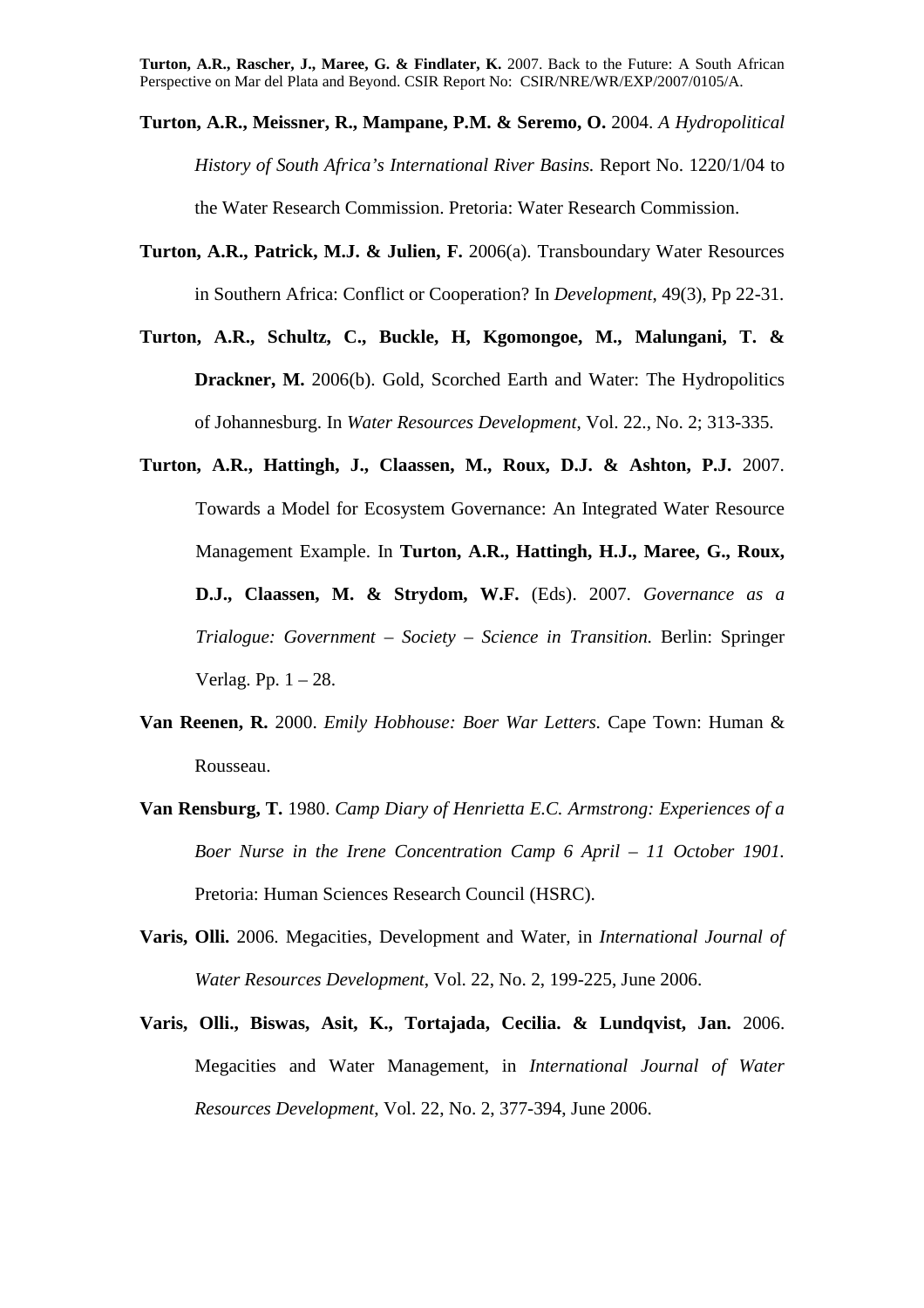- **Vorster, M.P.** 1988. The Lesotho Highlands Water Project, in *South African Yearbook of International Law*, Vol. 13; 95-118.
- **Wade, P.W., Woodbourne, S., Morris, W.M., Vos, P. & Jarvis, N.W.** 2002. *Tier 1 Risk Assessment of Selected Radionuclides in Sediments of the Mooi River Catchment. WRC Project No. K5/1095.* Pretoria: Water Research Commission.
- **Warner, J. & Turton, A.R.** 2000. *Integrated Management Requires an Integrated Society: Towards a New Hydrosocial Contract for the 21st Century*. AWIRU Occasional Paper No. 12. African Water Issues Research Unit, Pretoria University.
- **Welsh, Frank.** 2000. *A History of South Africa*. London: Harper Collins Publishers.
- **Winde, F**. 2005. Impacts of Gold-mining Activities on Water Availability and Quality in the Wonderfonteinspruit Catchment. In **Coetzee, H.** (Ed.) *An Assessment of Current and Future Water-pollution Risk with Application to the Mooirivierloop (Wonderfonteinspruit). WRC Report No. K5/1214.* Pp 14- 38. Pretoria: Water Research Commission.
- **Winde, F. & Van Der Walt, I.J.** 2004. The Significance of Groundwater-Stream Interactions and Fluctuating Stream Chemistry on Waterborne Uranium Contamination of Streams – A Case Study from a Gold Mining Site in South Africa. In *Journal of Hydrology*, 287. Pp 178-196.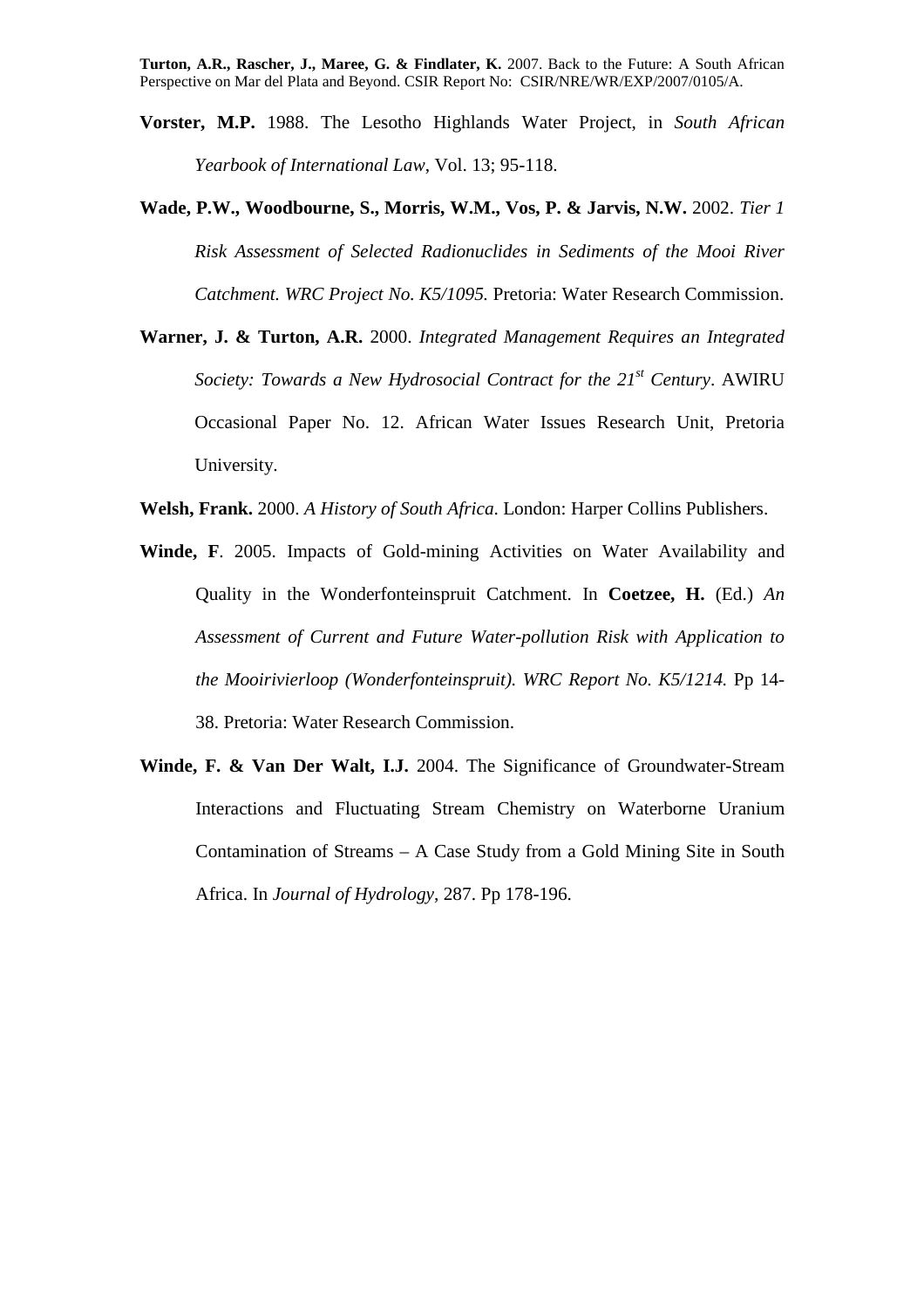

**Figure 1: The Main Phases of Water Policy Evolution in South Africa.** 



**Figure 2: The Trialogue Model.**